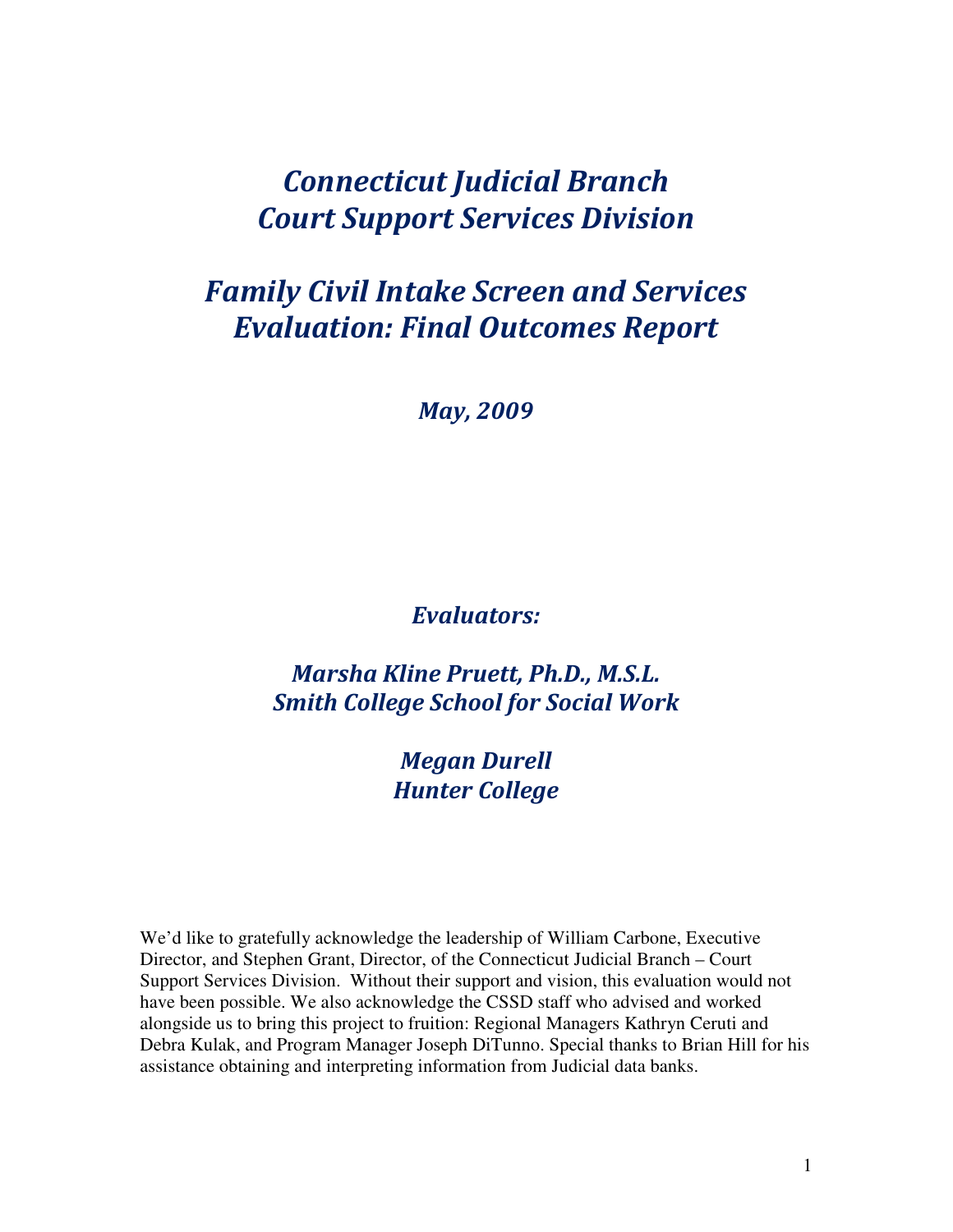# Family Civil Intake Screen and Services Evaluation: Final Outcomes Report

# *Table of Contents*

| I.  | Introduction of the Intake Screen and New Family Services 4                          |
|-----|--------------------------------------------------------------------------------------|
| II. |                                                                                      |
|     |                                                                                      |
|     | Research Question: How thoroughly was the screen implemented, and how was quality    |
|     |                                                                                      |
|     | Research Question: How was implementation distributed across services?  7            |
|     |                                                                                      |
|     | Research Question: Did the new Intake screen and services improve the family court   |
|     |                                                                                      |
|     | Research Question: How were agreement rates impacted by the screen and new           |
|     | Research Question: How were return rates impacted by the screen and new services? 9  |
|     | Research Question: Are the services being provided in a timely manner? 10            |
|     | Research Question: Are the services occurring within the standard time frames set by |
|     |                                                                                      |
|     | Research Question: Have the screen and new services had an impact on the length of   |
|     |                                                                                      |
|     | Research Question: Has there been any impact on families who return immediately for  |
|     |                                                                                      |
|     | Research Question: Have the screen and new services had an impact on the number      |
|     |                                                                                      |
|     | Research Question: Are there group differences in the numbers and types of motions   |
|     |                                                                                      |
|     | Research Question: Did the screen and new services have an impact on actual court-   |
|     |                                                                                      |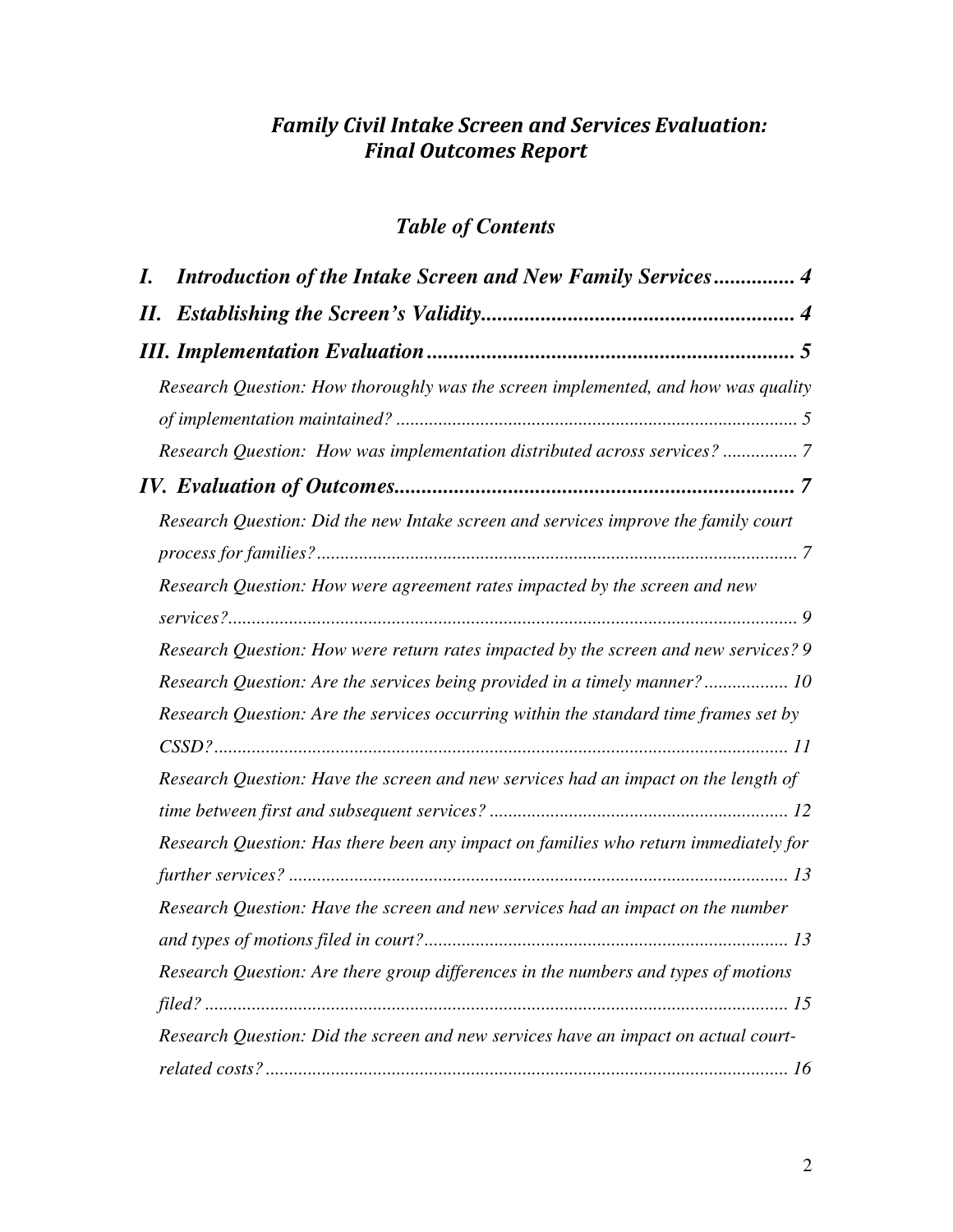| V. Vulnerable Populations: High Conflict, Unmarried, and Pro Se                     |    |  |
|-------------------------------------------------------------------------------------|----|--|
|                                                                                     |    |  |
| Research Question: What can we learn about higher conflict families from the screen |    |  |
|                                                                                     |    |  |
| Research Question: What can we learn about domestic violence in CSSD families from  |    |  |
|                                                                                     |    |  |
| Research Question: What can we learn about child abuse in CSSD families from the    |    |  |
|                                                                                     |    |  |
| Research Question: What can we learn about the impact of the screen and new         |    |  |
|                                                                                     |    |  |
| Research Question: What can we learn about the impact of the screen and new         |    |  |
|                                                                                     |    |  |
|                                                                                     | 27 |  |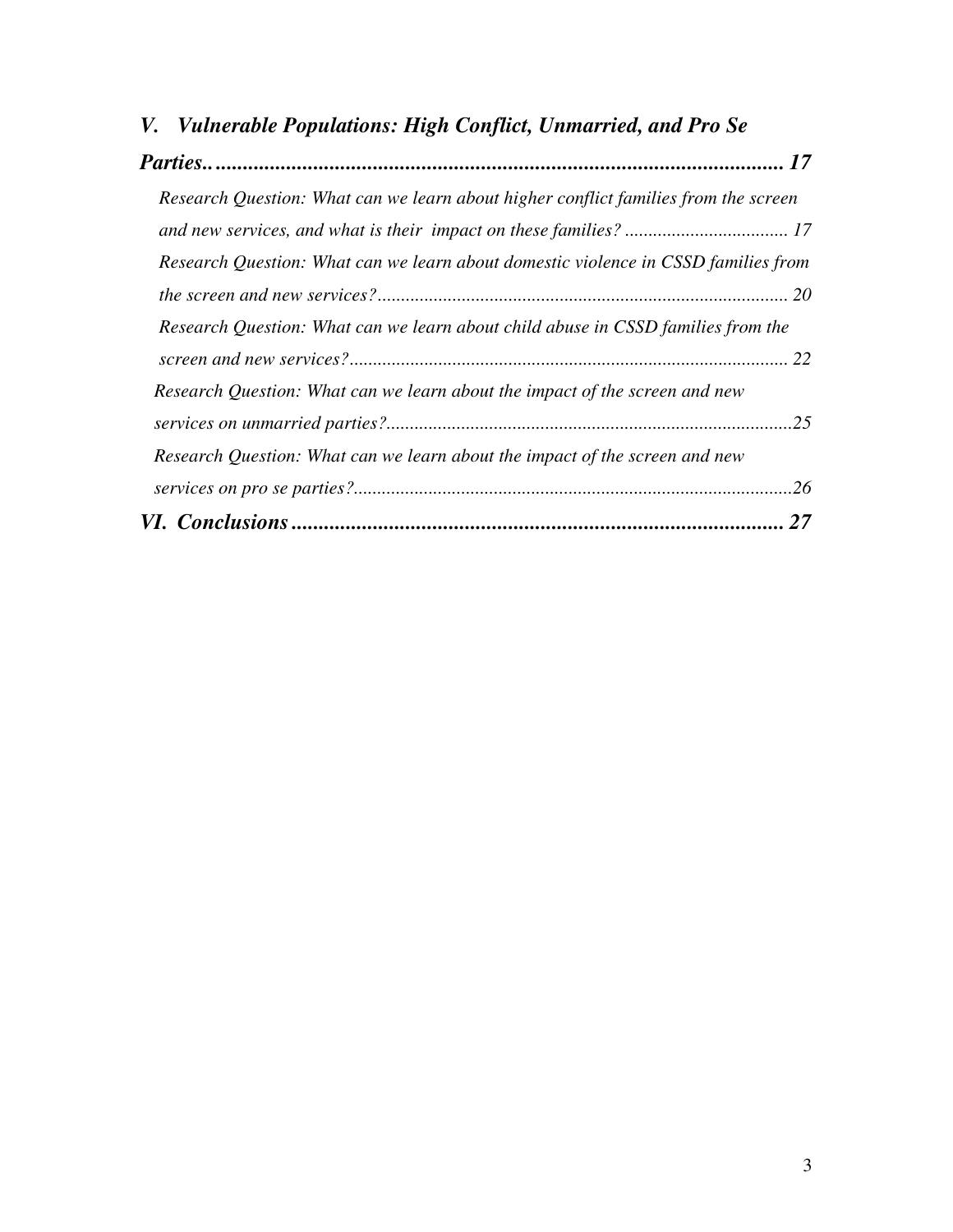# *I. Introduction of the Intake Screen and New Family Services*

Prior to 2005, two services were available to families involved in civil actions through the Connecticut Court Support Services Division: 1) Mediation (Med) and 2) Comprehensive Evaluation (CE). In 2005, two additional services were introduced: 3) the Conflict Resolution Conference (CRC) and 4) the Issue Focused Evaluation (IFE).

The Conflict Resolution Conference (CRC) is a blend of Mediation and negotiation processes. The Family Services Counselor's primary goal is to help the parties reach a resolution of their own making; however if the parties are unable to do so, the counselor may direct the process, obtain collateral information from individuals or agencies known to the parties, and offer suggestions as well as recommendations. Attorneys may be present during the conference.

The Issue-Focused Evaluation (IFE) is a process of assessing a limited issue impacting a family and/or a parenting plan. The IFE is not a comprehensive assessment of the family, however it is evaluative and it is not confidential. The goal of an IFE is to define and explore the issue causing difficulties for the family, gather information regarding only this issue, and to provide a recommendation to the parents and, ultimately, the Court regarding a resolution to the dispute. It is limited in scope, involvement and duration.

Currently, all four services are available through the Family Services arm of CSSD. At approximately the same time as the two new services were added, a new Family Civil Intake Screen began to be employed when families were referred for family services at the Court. The screen was created to streamline families into appropriate services by paving more efficient and appropriate paths through the family court system based on each family's needs.

# *II. Establishing the Screen's Validity*

 Examination of relationships between specific screen items (i.e., questions) and general screen categories, and among sections of the screen provide critical information about the families served, their needs, and their responses to service provision. This provides a check on the implementation process, but is even more useful in providing information not formerly available about the clients and processes of the family division of CSSD.

### $\overline{\text{4}}$  Associations between each category and overall category ratings:

The strength of each item's relationship to its corresponding category (example: conflict) was examined to determine which items contributed the most to that category's overall rating. This information is useful for understanding which items are most closely describing the category and may be useful if a shorter version of the screen is developed in the future.

 $\triangleright$  Family conflict was most highly associated with the number of times a family had been in court, as well as prior involvement with CSSD services.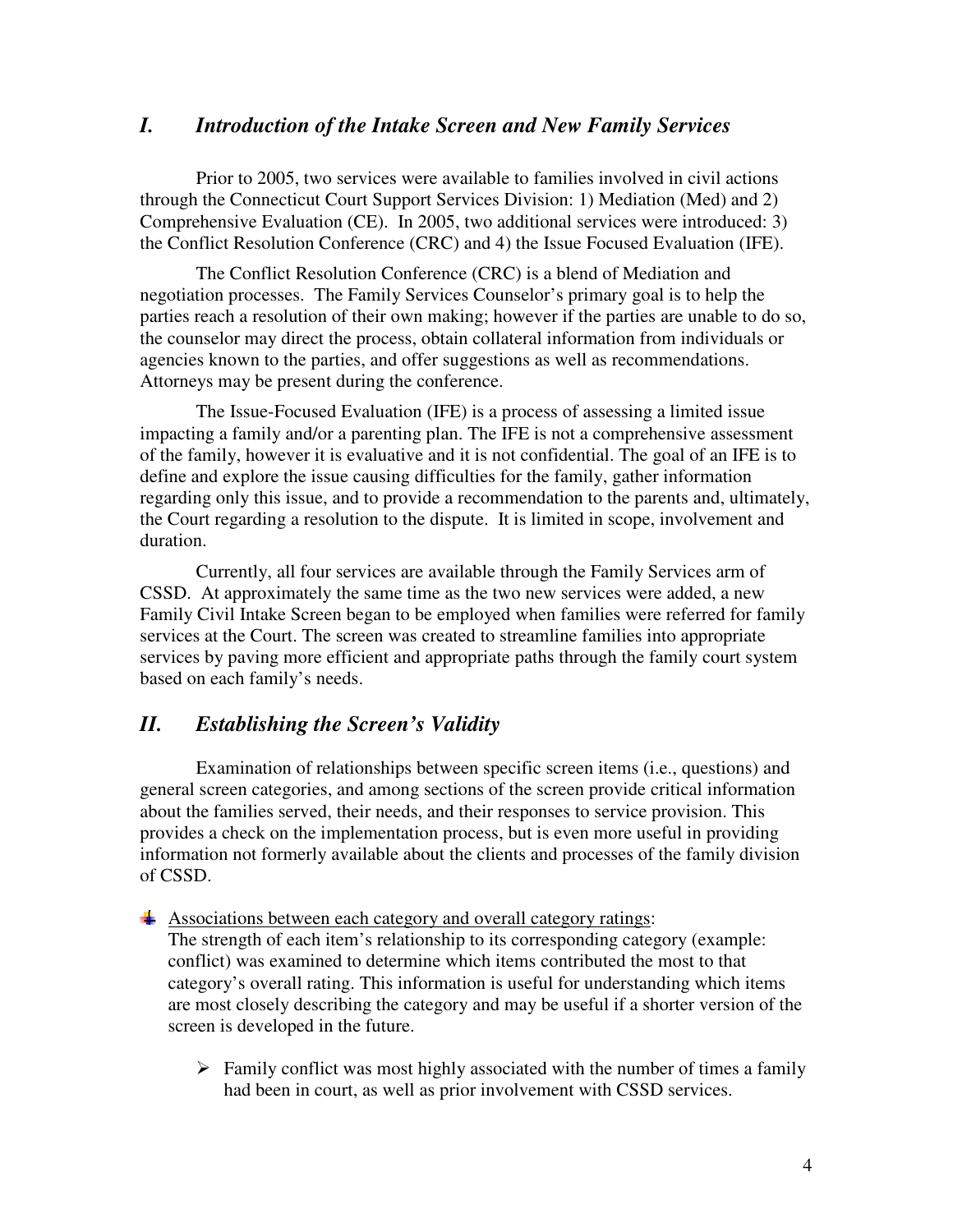- $\triangleright$  The strongest correlate of the parent communication category was level of cooperation.
- $\triangleright$  Mental health and domestic violence issues were highly related to the complexity of a case. Disparity of facts/views resulted most often in comprehensive evaluations being ordered.

# Summary:

 The screen had good face validity, with expected relationships between items in a category and the overall category.

# *III. Implementation Evaluation*

Family court districts were trained in implementation of the new screen and services. The screen and services were phased in beginning with several pilot districts. Gradually over a year's time the expectation was that families in every district would receive the screen upon entry into family services, and that the new services would be available to all. An implementation assessment was conducted to examine whether the new screen was being used accurately and consistently. We examined missing data and counselors' deviations from the service recommendations generated by the screen; we also designed a Supervisors' Survey, which was administered at two time points spaced two years apart.

# *Research Question: How thoroughly was the screen implemented, and how was quality of implementation maintained?*

- $\overline{\text{+}}$  Missing data: A random sample of 200 screens was examined by court district (i.e., location) for missing data. This information was fed back to supervisors so that completeness of data could be maximized at each site. This provided a source of quality control across districts and assisted in the determination of areas in which further training was necessary or desirable. Missing data were not a major problem at any site. It was a minor problem at the vast majority of sites. Questions which were consistently missing were corrected through feedback from the research to CSSD regional managers to supervisors to counselors.
- **EXECUTE:** Deviations: The screen's recommendations for service were compared to the counselors' final clinical judgments to ascertain if and when deviations occurred. The deviations were analyzed by question category and location.
	- $\triangleright$  The percentage of deviations from screen-generated service recommendations to final judgments was low (7%).
	- Deviations did not occur in any systematic fashion (i.e., certain patterns evident in certain locations).
	- $\triangleright$  Therefore, the frequency by which screen-based recommendations were actually implemented was quite high, and implementation was largely consistent across districts.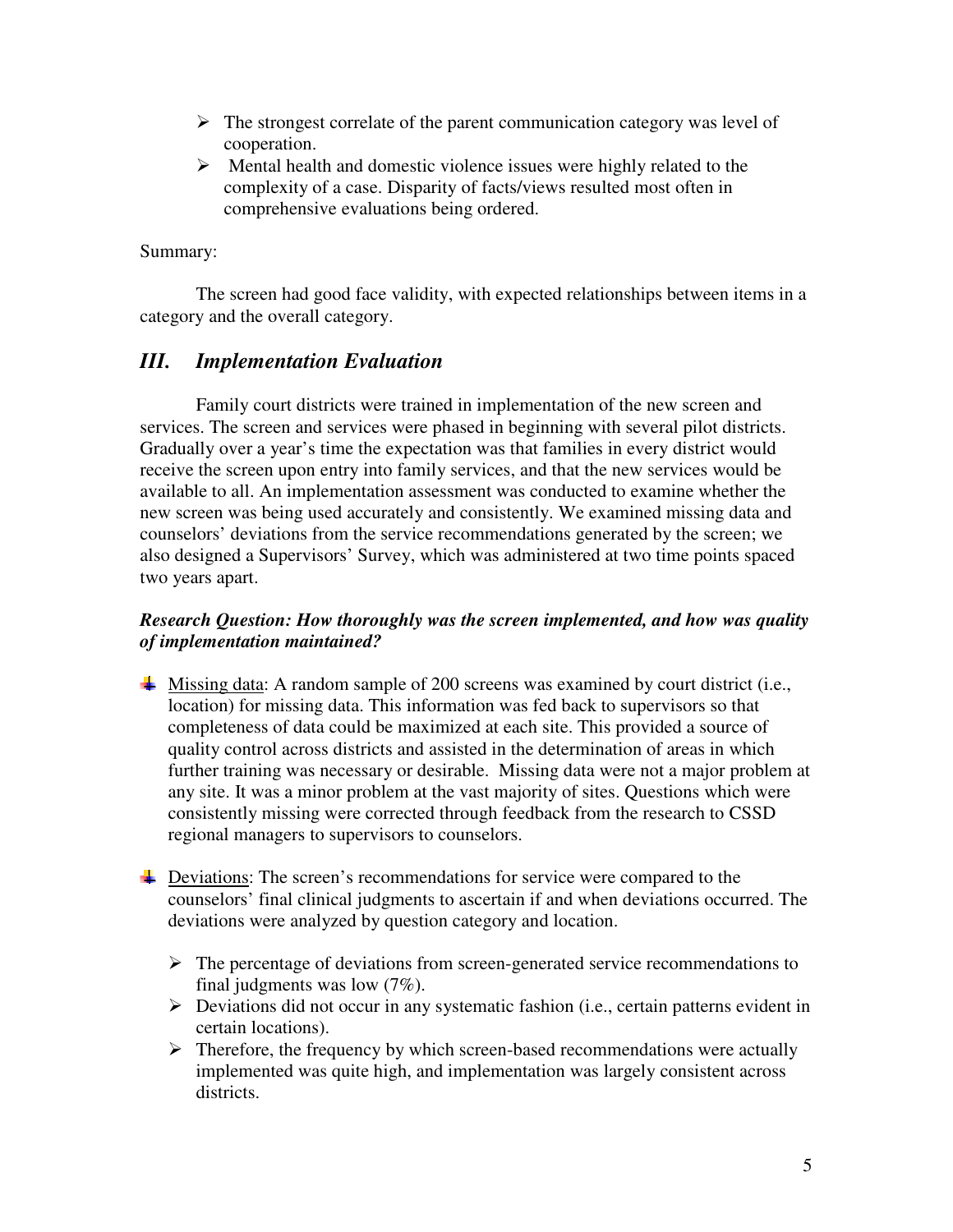- Supervisors' Survey: First assessment  $(2006)$  and Re-assessment  $(2008)$ A Supervisors' Survey was completed by each of the 18 Family Services supervisors at two time points. The survey included questions covering six areas: (1) usefulness, (2) implementation difficulty, (3) divergence between counselors' recommendations and screen-based assessments of the family's needs,(4) areas of concern, (5) training needs, and (6) monitoring practices in place.
- $\triangleright$  Usefulness. 80% of the group found the screen moderately to very useful. Experienced clinicians tended to find the screen less useful than novices in the first assessment; this was not evident two years later.
- $\triangleright$  Implementation Difficulty. 60% reported no difficulties in implementation. The majority of counselors found the Screen easy to quite easy to implement.
- Divergence. Divergence was not identified as a problem. Divergences were made when counselors deemed the Screen as missing a couple's capacity to be involved in a more or less intensive intervention than indicated from the facts without additional legal information (e.g., bench referral) or clinical information obtained from being with the couple (e.g., need for a home visit to reconcile conflicting facts). Divergences were not made systematically in either a more or less intensive direction, and they did not center on any particular area of the Screen.
- Areas of Concern. Concerns that were raised in open-ended questions include: the amount of time the Screen took, the screen inciting conflict by introducing topics that may not have been raised spontaneously by the parties, and a perceived skew toward identifying pathology and angling for more intensive services. Supervisors offered suggestions for improvements on intake procedures, which were passed on to Family Services.
- $\triangleright$  Training Needs. Training was seen as sufficient, yet it was indicated by some supervisors that a brief, targeted follow-up would be helpful in the near future.
- $\triangleright$  Monitoring Practices. Practices of monitoring screen implementation varied across districts; some supervisors observed implementation, while the majority used supervision time to ask about implementation.

### Summary:

It was determined that the screen was being fully implemented, largely without difficulties and with a moderate to high level of comfort and support. The supervisors and staff had adapted to the requirements of implementation and supervision. Supervision and quality control was being maintained across districts. Some minor problems remain, and questions raised by counselors offered suggestions for refinement, training, and future considerations. These suggestions were taken under consideration by the Regional Managers.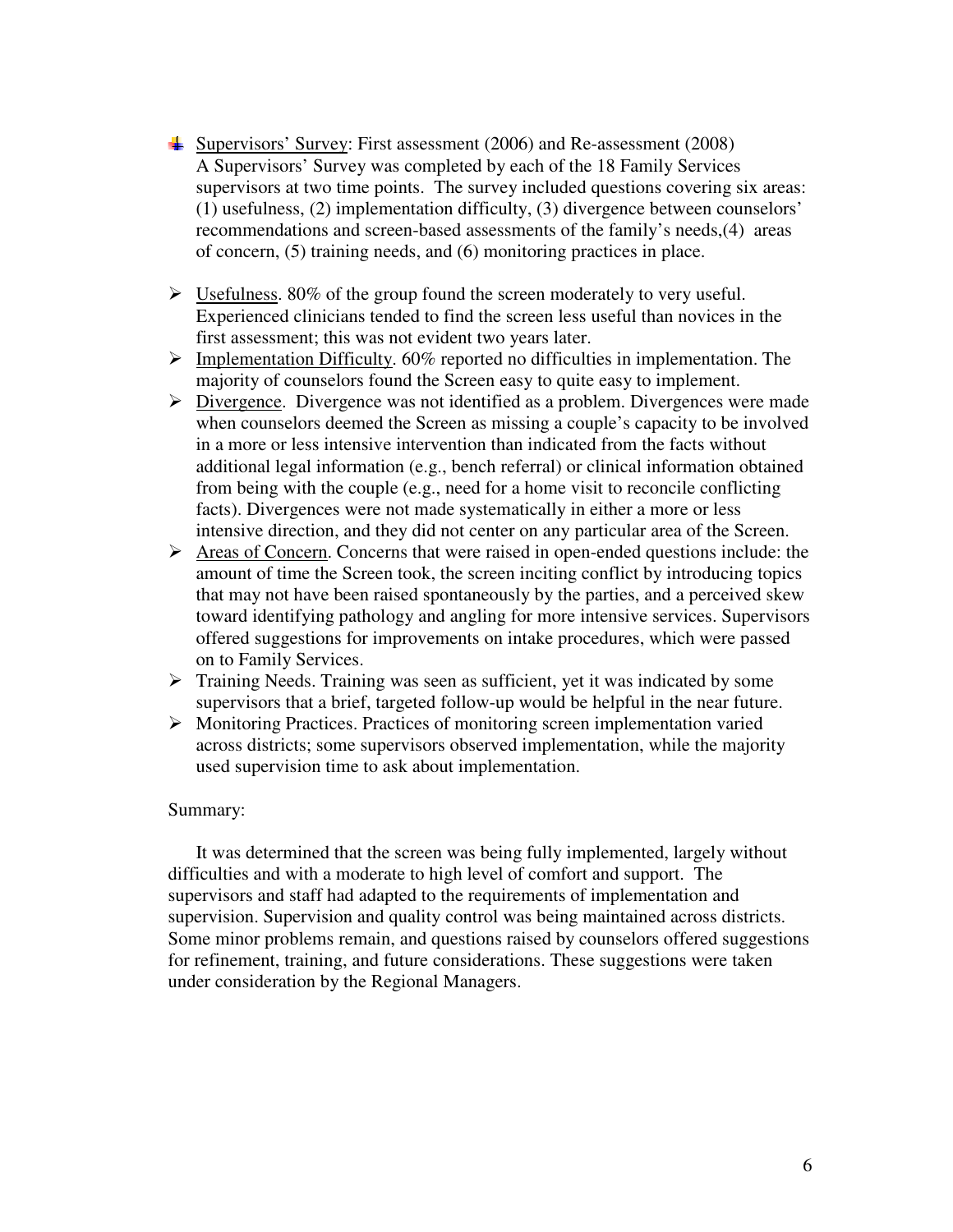### *Research Question: How was implementation distributed across services?*

The two original services that were utilized (Med and CE) were examined prior to the introduction of the Screen and new services (January-September, 2004). These two original services were compared to the utilization of all four services (Med, CE, IFE, and CRC) after the new services were fully in effect, when the training and pilot implementation had been completed (January-September, 2006).

- $\downarrow$  New services were implemented and distributed across counties. For six months, the distribution of Mediations and CEs into the new services was tracked. This aspect of implementation will be analyzed one final time at the end of the assessment.
	- $\triangleright$  Prior to the Screen and new services mediated cases represented 60-90% of all cases (across districts). After introduction of the Screen, the frequency of mediated cases decreased to 30-60%. These cases were evenly divided between referrals to IFEs and CRCs.
	- $\triangleright$  The proportion of CEs remained the same: approximately 30%
	- $\triangleright$  For the control group, first-time services were divided as follows: 2/3 Mediation and 1/3 CE. For the experimental group, first-time services were divided approximately equally: 1/3 Mediation, 1/3 CE, and 1/3 CRC and IFE combined.

### Summary:

These findings show that, with the introduction of the new services, Mediations were distributed across the new types of service. About 1/3 of families who come into Family Services get referred for a Comprehensive Evaluation; that was true in 2004 and remained true in 2006. This seems to be the percentage of families who need this kind of approach, regardless of what other services are available.

# *IV. Evaluation of Outcomes*

# *Research Question: Did the new intake screen and services improve the family court process for families?*

 To answer this question, comparisons were made between a control group and an experimental group, with the latter assessed after the screen and new services were fully implemented.

### Sample

The following analyses are based on data for 1,924 individual families involved in 2,358 services. Of the individual families, 57% were in the control group and 43% were in the experimental group. The control group received 59% of the services and the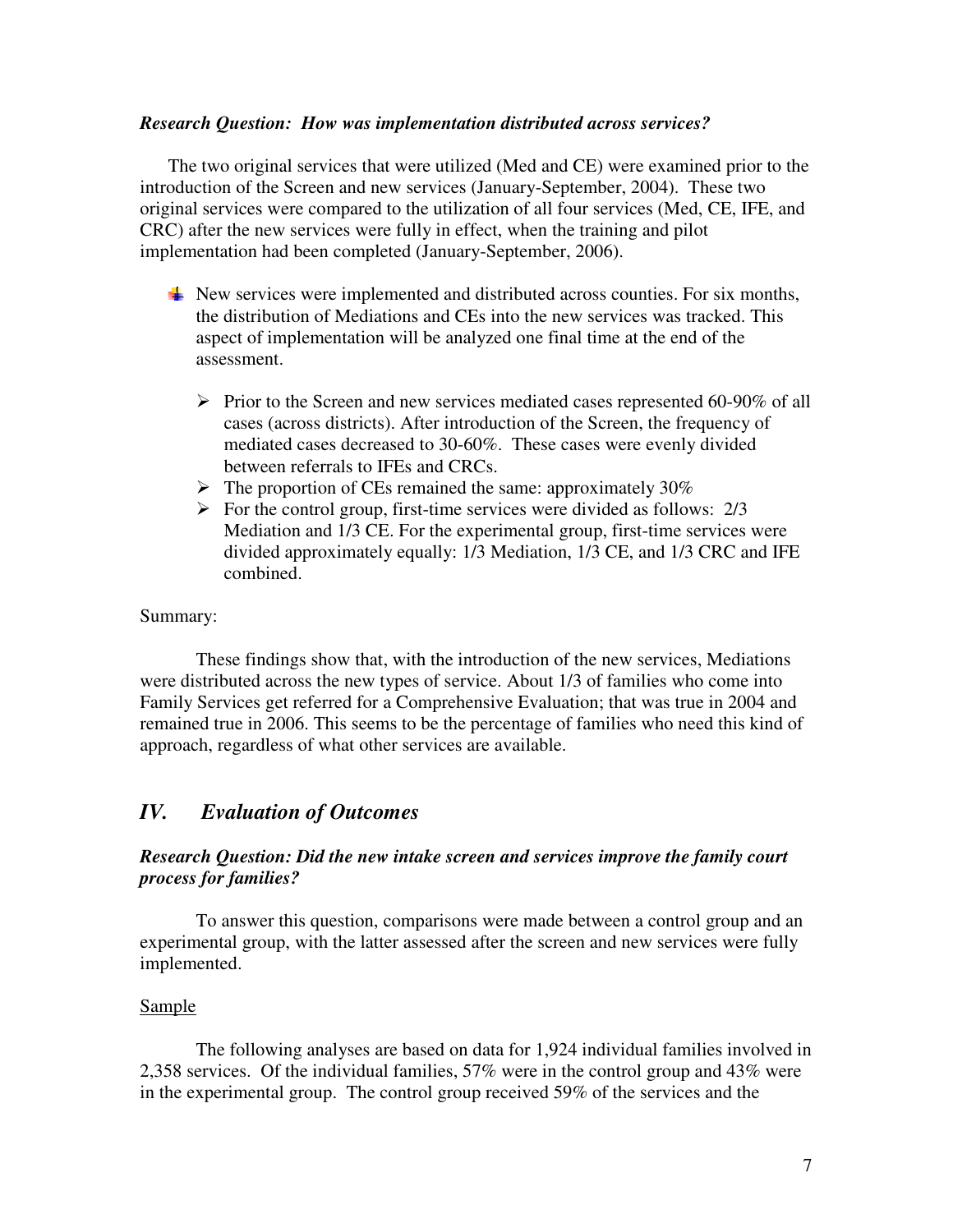experimental group received 41%--proportions that are comparable to the size of each group.

# Predictor Variables

 The predictor variable of primary interest is the *type of service* offered to families. There were four types, with types 1 and 2 below available to both the control and experimental groups, and 3 and 4 available only to the experimental group:

- 1. Mediation (*Med*)
- 2. Comprehensive Evaluation (*CE*)
- 3. Conflict Resolution Conference (*CRC*)
- 4. Issued Focus Evaluation (*IFE*)

 A second predictor--the *number of services obtained*—was also measured*.* Many families came into Family Services only for one service, while others returned for subsequent or additional services. Number of services was defined as follows:

 $1<sup>st</sup>$  service = The first service the family is referred to between January and June of 2004 for the control group, and between January and June of 2006 for the experimental group.

 $2<sup>nd</sup>$  and  $3<sup>rd</sup>$  services = Subsequent services following  $1<sup>st</sup>$  service, within 12 months of 1<sup>st</sup> service completion date.

# Outcome Variables

There were five key outcome variables.

- 1. *Agreement Rate*: the percent of families that reach an agreement in their 1st service
- 2. *Return Rate:* the percent of families that returned for a  $2<sup>nd</sup>$ ,  $3<sup>rd</sup>$ , or  $4<sup>th</sup>$  service.
- 3. *Timeliness of Services,* which included:
	- *Average days in service,* or the average number of days between referral and service completion dates
	- *Months in service*
	- *Time between services*, or the time, in days, between consecutive services;
- 4. *Motions Filed,* which included*:* 
	- *Number of motions filed*
	- *Types of motions filed*
- 5. *Cost Analysis:* the assessment of whether the screen and new services offered a real cost savings to the court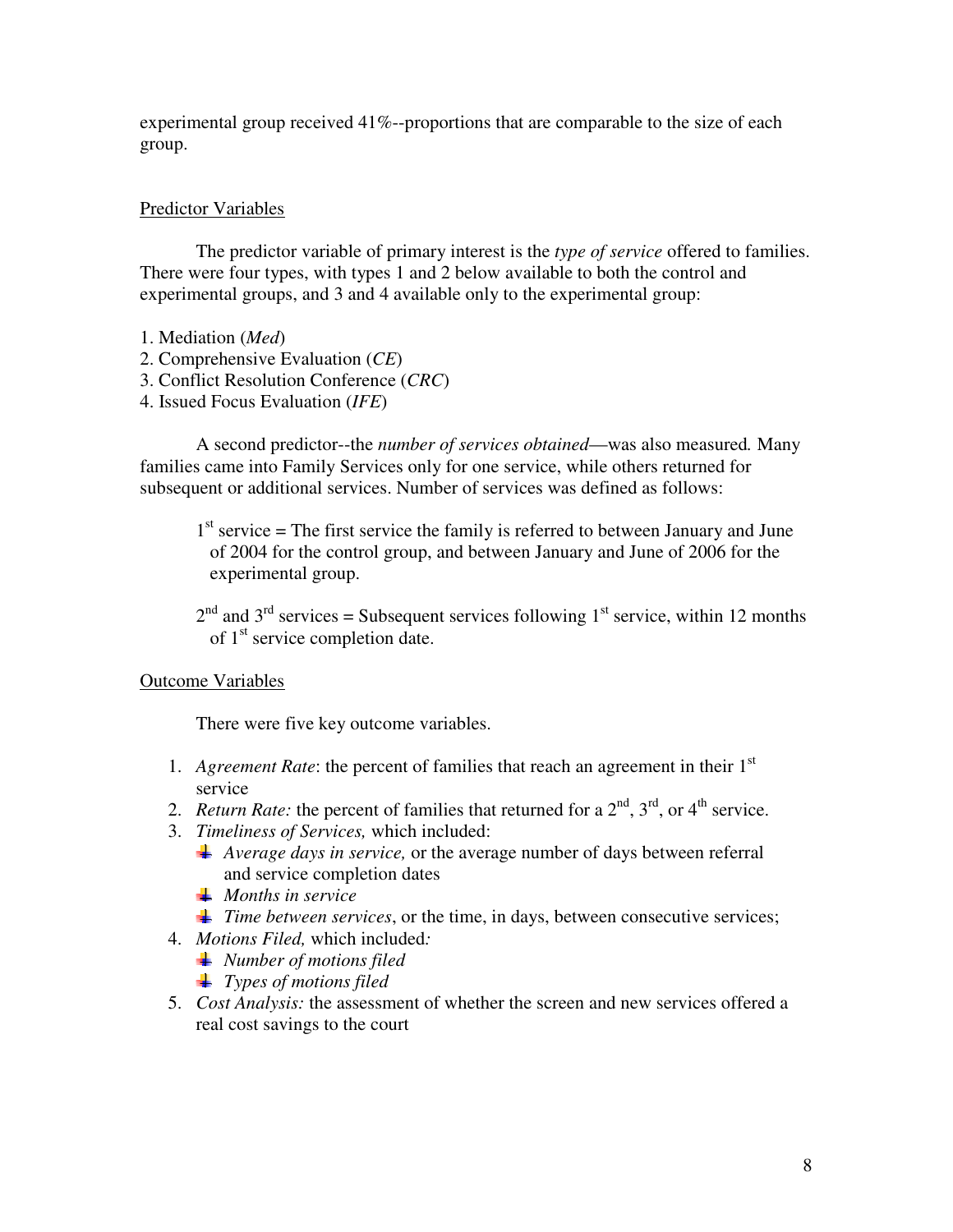### Outcome Analyses

Analyses of the variables listed above are presented below. Analysis details, including statistics and tables, are available from CSSD. They are not included in this report as the purpose of this report is to summarize key findings so they are readable and understandable to non-researchers.

# *Research Question: How were agreement rates impacted by the screen and new services?*

Overall, the experimental group had a 74% agreement rate compared to the control group's 68% agreement rate. This significant difference is due to the 7% increase in the agreement rate for the  $1<sup>st</sup>$  service. The agreement rates for second service do not differ significantly between groups, and rates for third services were too small to analyze.

The experimental group had the same agreement rate for all four offered services combined (74%) as it does for the original two services (Mediation and CE) combined, indicating that the new services did not enhance or detract from agreement rates.

In addition, agreement rates among mediating couples increased 12%, which was a statistically significant increase. Agreement rates for CEs did not differ between the control and experimental groups. Thus, by screening out some families into other types of services, those who were referred into Mediation were better able to avail themselves of the service.

### Summary:

Agreement rates improved significantly with the introduction of the screen and additional services. The increase in agreements for the first service suggests that the screen is helping to triage families into more appropriate services at the time of their first service. Since the agreement rate is comparable across the original two services and the full four services, it would seem that it is the screen, rather than the new services, that contributes to the increase in agreements reached.

### *Research Question: How were return rates impacted by the screen and new services?*

While 24% of the control group returned to court for additional services, only 14% of the experimental group returned, reflecting a statistically significant 10% drop in the return rate. The same percent (14%) of families in each group that had a second service returned for a third service. The experimental group did not have any families that returned for a 4<sup>th</sup> service, but 14% of the control group's families returned for a 4<sup>th</sup> service.

 In particular, the experimental group's return rate (15%) for Mediation was half of the control group's rate (29%). This decrease is highly significant. Both groups had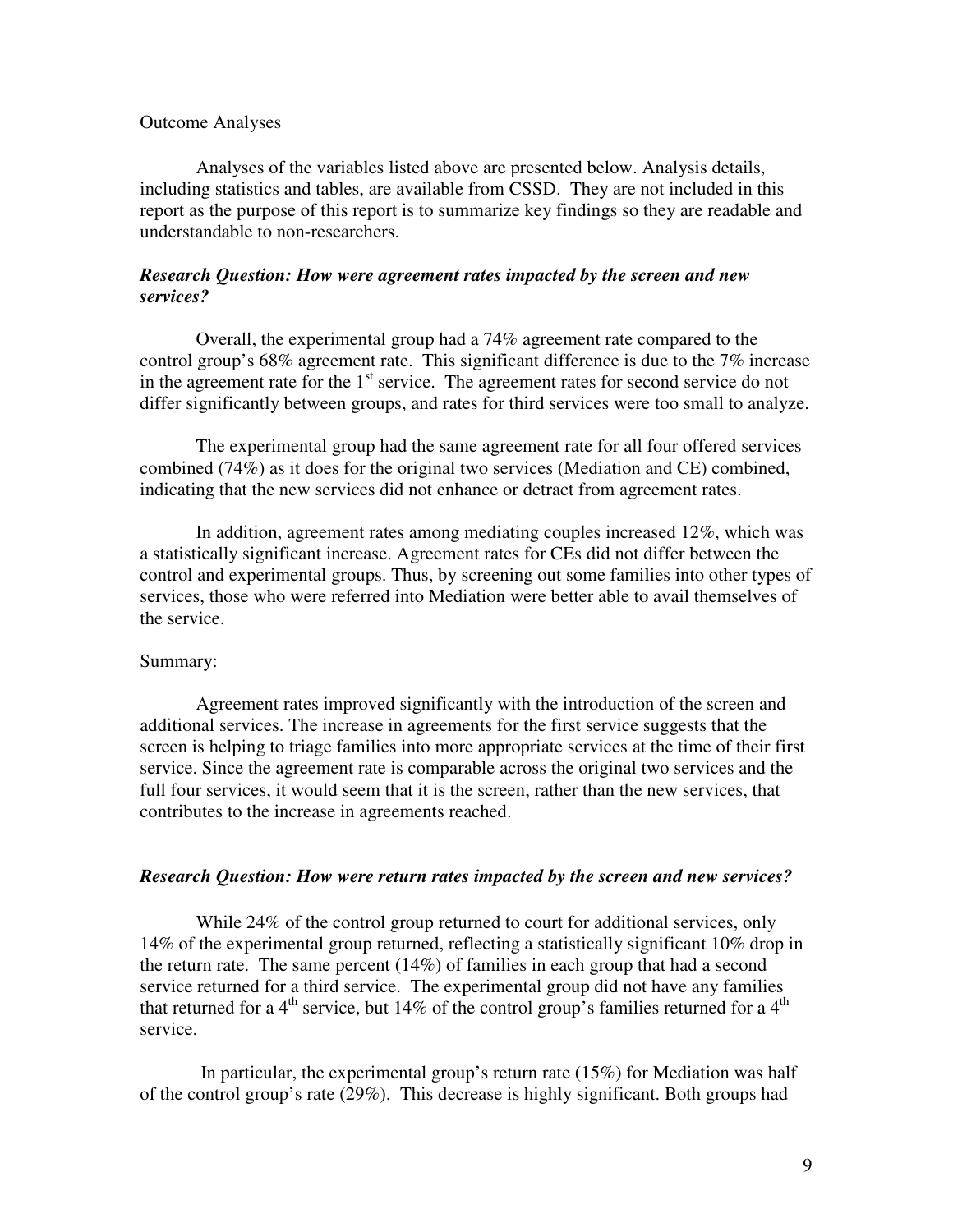the same return rate for CEs. CRC and IFE, only available to the experimental group, had return rates of 17% and 12%, respectively.

An interesting subgroup is the families that did not settle after the first service, and then returned. This is a group who presumably were not finished with their conflict the first time around. Among this group, the return rate was 34% for the control group and 17% for the experimental group--again, a significant group difference.

### Summary:

This shows that the screen and new services were associated with fewer returns to family services. In particular, there were fewer people coming back for a second time, and no one came back a fourth time in the experimental group. While return rates did not differ across groups involved in CE, the return rates halved for mediating couples. The new services, CRC and IFE, seem to have offered alternatives to Mediation which assisted in lowering the return rate. The drop in return rate was most notable for families who did not reach agreement in their first service; this is another indicator that service quality was higher in 2006 than in 2004, with that quality likely to be attributable at least in part to the screen and new services options.

### *Research Question: Are the services being provided in a timely manner?*

First, *Average Days in Service was* measured as group comparisons of the mean number of days families spent in each type of service, and in various combinations of services. Each of the four types of services was compared across groups.

The experimental group spent an average of 8 days longer than the control group in the first service for all services combined (i.e., 69 days compared to 61 days), and 14 more days in the original services combined (Med and CE) than did the control group. Though a longer time was spent by the experimental group in first services, the differences in real terms amounted only to an extra week and a half of work days. It was determined that the difference was accounted for by couples who did not reach agreement. Experimental families who did not reach agreement took an average of 20 more days to complete their service than those families in the control group who did not reach an agreement; there were no group differences among those families who reached agreements. This shows that among those couples who did not reach an agreement, more time was spent trying in the experimental group.

When assessing families in their second service, the experimental group completed the second service in an average of 20 fewer days than the control group. Combining all subsequent services together, a significant group difference emerged in which the experimental group spent an average of 28 fewer days in services than did the control group (96 vs. 68).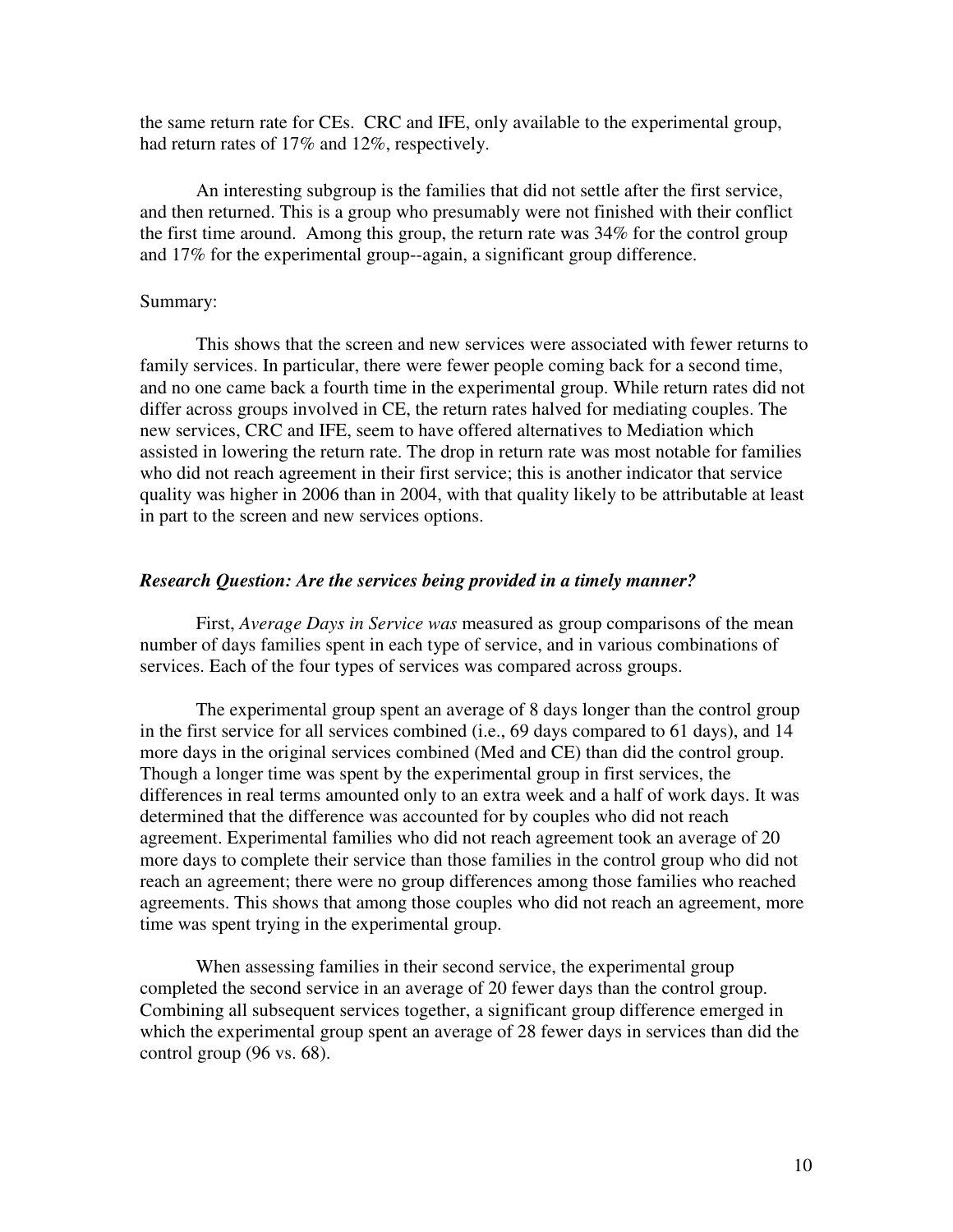### Summary:

Experimental group families took a week and a half longer in their first service, with the group difference attributable to couples who did not reach agreements, suggesting that these couples may have had more or harder issues to resolve. Among returning families, the experimental group finished in fewer days than the control group (4 work weeks). When all services  $(1st-4<sup>th</sup>)$  were considered, the experimental group spent 5.5 fewer work weeks in services, a significant difference that is also meaningful in practical terms. The longer time in initial service is compensated for by a shorter time in second service or all services combined.

# *Research Question: Are the services occurring within the standard time frames set by CSSD?*

 The number of *Months* families spend in services allows for a different perspective of the time spent in services. The CSSD standards for completing Mediation, CRC, and IFE are 2 months. CEs are expected to be completed in 4 months.

Eighty-seven percent (87-88%) of both groups in Mediation finished within the standard 2 months. Eighty percent (80%) of CRC families completed the service within 2 months and 95% in three months. In contrast, only 50% of IFE families completed the service in 2 months, but 78% completed within an additional month. Furthermore, just over half of both the control (53%) and the experimental (56%) groups finished the CE service in the standard 4 months. The groups have significantly different associations with months in service. While the control group had more couples finishing in six months or longer, the experimental group's months in service had a curved distribution, with the peak being around the 4-5 month mark. Therefore, the experimental group completed more of their CEs within the standard time frame.

 As part of this analysis, we also examined the lower end of the spectrum: families that completed intensive CEs in just a month. We reasoned that if families are completing CEs in a month or less, an alternative service may have served the family's needs just as well as a CE. The control group had 39 cases (4%) and the experimental group had 22 cases (3%) finish a CE in less than a month. These are obviously small percentages, suggesting the vast majority of families who were referred into CE needed the service, though it was more intensive than other available options.

#### Summary:

 This analysis indicates that Mediation was completed within the desired standard time period, while CRCs are also generally completed within the desired time frame, though at a slightly lower rate. CEs are only completed within the desired time frame about half of the time, although the experimental group reached the 4- to 5-month mark more frequently than the control group. This indicates that improvement in reaching the time standard for completing CEs has been made by the experimental group and since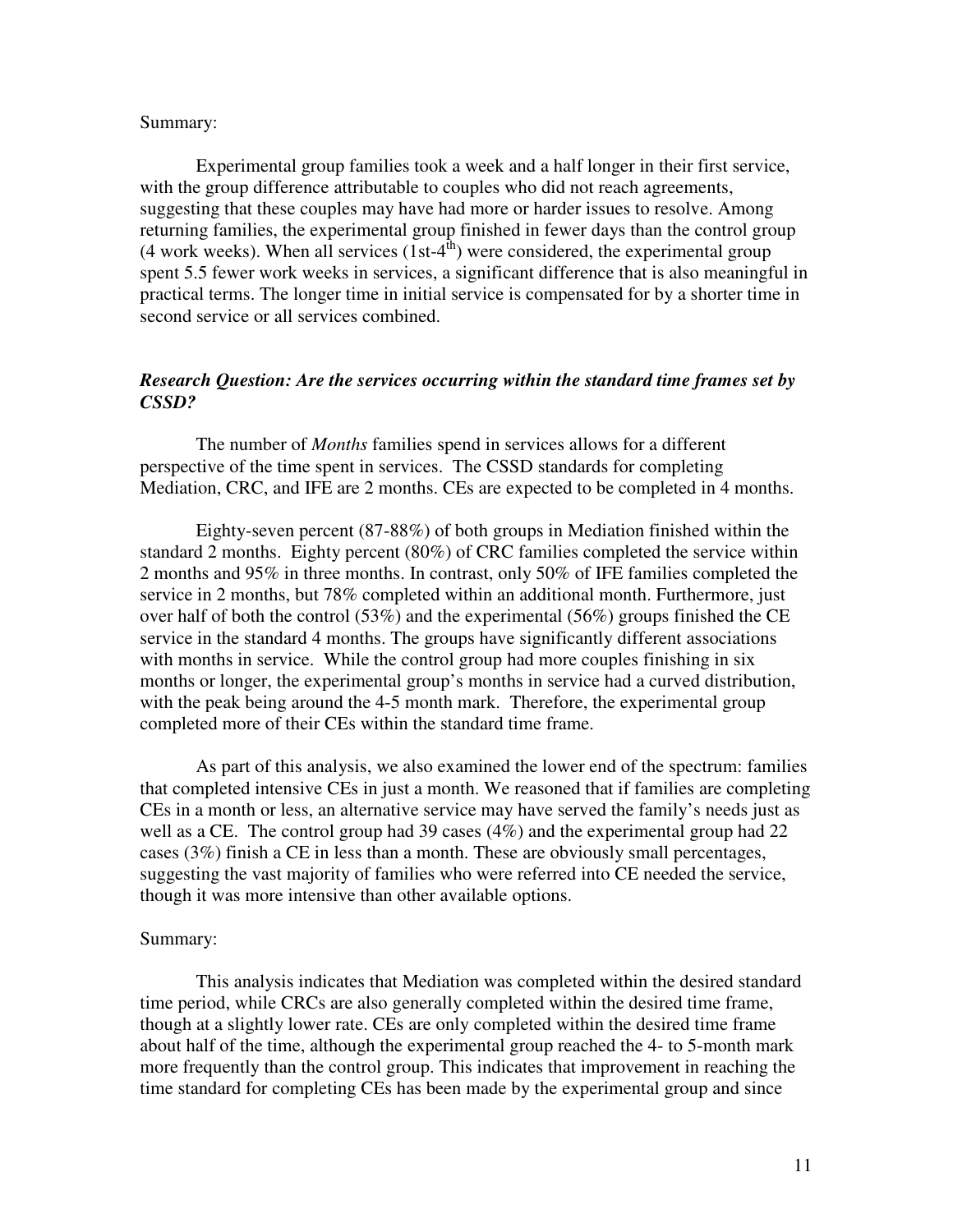introduction of the screen and new services. The fact that many CEs still are not completed in that time frame may be a function of the length of time needed to gather the extensive amount of information needed for many evaluations.

 Next, two research questions are explored in terms of the time between services for families who return.

# *Research Question: Have the screen and new services had an impact on the length of time between first and subsequent services?*

One way to assess the lasting element of the agreement is to measure the amount of time that passes between services. Six months is used in the following analyses as a reference point for whether the issue in service is likely to pertain to the just completed service or is a new issue. Significant differences exist between groups for the number of months between services. Forty-two percent  $(42\%)$  of the experimental group took longer than 6 months to return to service, compared to only 14% of the control group. Similarly, the control group had a much higher percentage of families who returned in less than 6 months. This finding suggests that the experimental group was returning with new issues, while the control group returned for a continuation of unresolved prior issues or related issues. By inference, this would also suggest that the new screen and services foster better assessment of and service for families' presenting issues the first time around*.* 

Although the numbers are quite small and should be considered with caution, **t**he reverse trend is evident between  $2<sup>nd</sup>$  and  $3<sup>rd</sup>$  services, indicating that among experimental group families who did return for a second service, the resolution did not hold as well, suggesting one area for further service focus in the future. A longer time in service might lead to a longer lasting and hence better resolution.

 Among families both who did and did not reach an agreement in the first service, there was a higher return rate in the short-term (< 6 months) among the control group families and a higher rate in the long-term (> 6 months) among the experimental group, suggesting that unresolved prior issues led to their higher rate of return. This group difference held regardless of whether the families had been in Mediation or CE services.

### Summary:

These findings favor experimental group families as returning at a slower rate between first and second services, regardless of whether an agreement was reached in the first service. However, they return possibly (small sample size for this analysis cautions interpretation) at a faster rate second to third service. It isn't clear why these differences occur in the pattern they do. It is possible that they indicate a more positive effect in first services that does not hold, and in fact, reflects a greater vulnerability among the experimental group families that return for the third service. This turnabout offers an area for further attention from CSSD supervisors to potentially improve service delivery by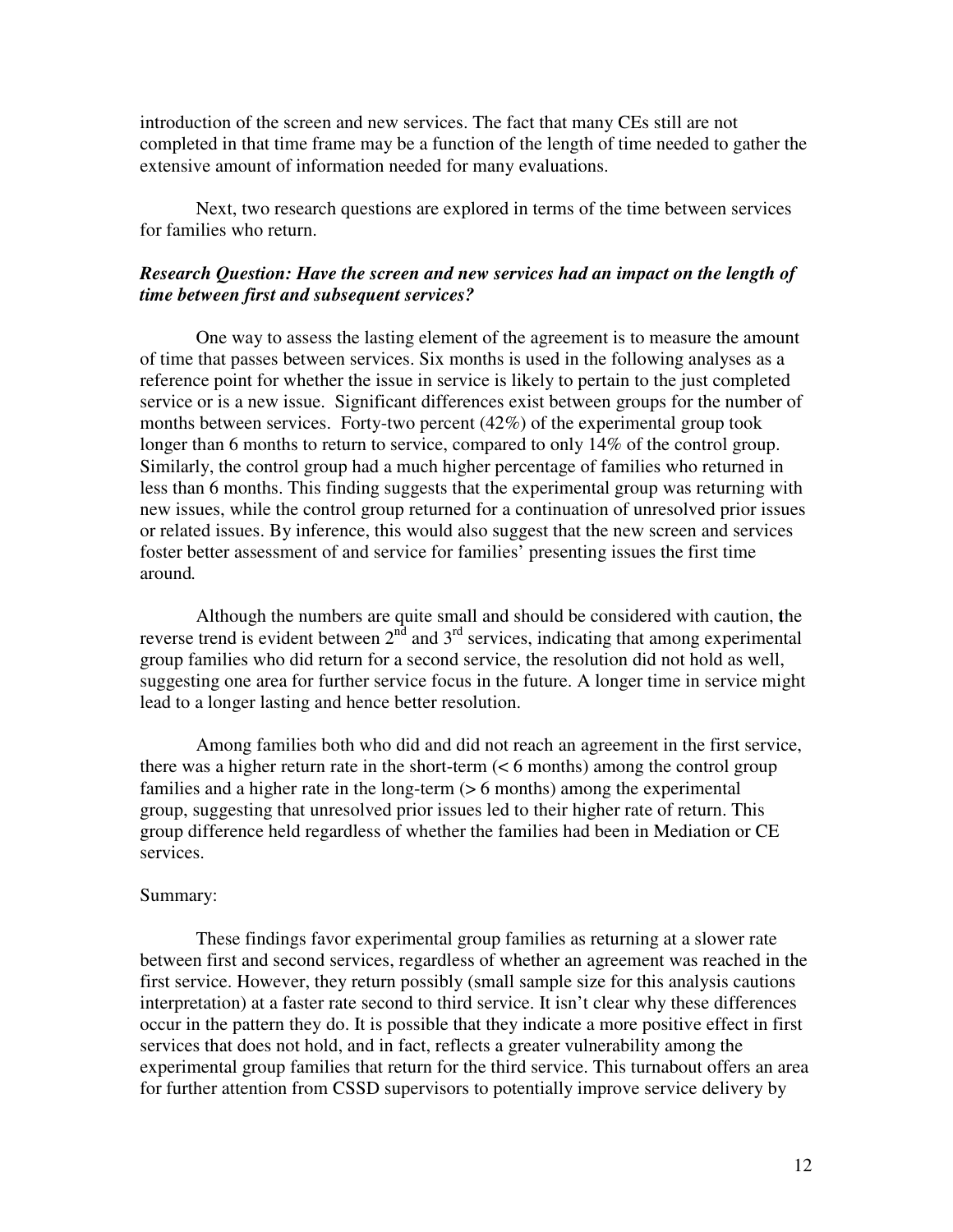focusing on families already in their second service as a risk factor for a quicker return for additional services.

# *Research Question: Has there been any impact on families who return immediately for further services?*

"Quick Returns" are a subset of returns that return for a subsequent service within a month of completing the first service. The control group had a larger percentage of quick returns (35% vs. 12%), indicating that they were more apt to return immediately. The "quick" return rate was highest for families in Mediation. We have already noted above that the experimental group also stayed in service longer to try to reach an agreement (as seen by the greater number of days in service for those who did not reach agreement). The longer stay in service may be related to more lasting effects, a possibility that could be explored as a means of improving services to families and lowering return rates to Family Services even further.

 Almost half (48%) of the control group that did not reach an agreement and returned for another service did so within a month, compared to 29% of the experimental group. This was a significantly higher percentage than that for the experimental group. Similarly, a quarter (24%) of those who returned after an agreement in the control group returned within a month, whereas only 5% of the experimental group returned within a month after reaching an agreement.

### Summary:

Regardless of whether agreement was reached in first service, control group families were more likely to return within a month for further services, providing another indicator of the effectiveness of the screen and new services for experimental group families.

# *Research Question: Have the screen and new services had an impact on the number and types of motions filed in court?*

The purpose of the motions analysis was to quantify the number and types of motions made in the year following services. Changes in the overall number of cases involving motions and the average number of motions filed in those cases were examined. The working hypothesis is that through the introduction of the new screen and services, the number of cases needing follow-up child-related motions would decrease because families' needs were better understood with the new screen and better addressed in the more specialized services.

The motions analysis was based on 1,830 cases. A total of 5,819 distinguishable motions were filed by the families in the sample. The data were collected from individual case docket files, in which 21 specific types of motions were identified.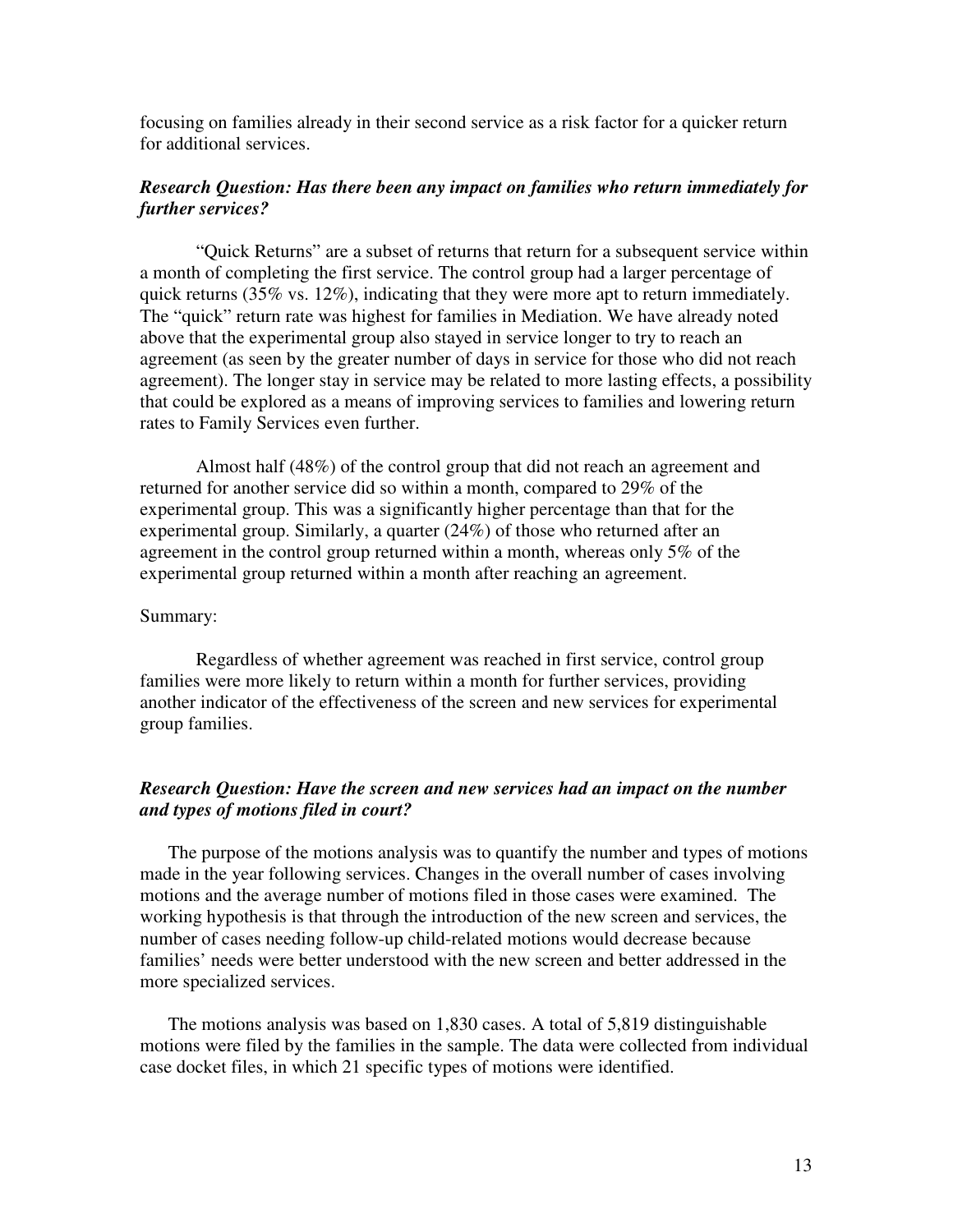Types of Child Related (CR) Motions:

- *1. Custody & Access* –includes motions directly pertaining to parenting plans and access.
	- $\overline{\text{↓}}$  Custody includes custody, relocation, school issues.
	- $\frac{4}{3}$  Visitation includes vacations, visitation schedules and transfers, and 3<sup>rd</sup> party access.
	- **L** Custody/Visitation includes files in which the motion was simply noted as custody/visitation with no clarifying detail.
- *2. Other CR* includes motions pertaining to child-related matters other than custody and access. Often, these matters are related to the court process.
	- $\perp$  CR Evaluation includes motions for psychological or drug evaluation requests either on the child or on the whole family, or motions in which the evaluation request was related to custody, visitation, or other CR issue.
	- $\overline{\text{L}}$  CR Therapy includes motions for therapy requests for the child, the whole family, or in direct response to custody, visitation, or other CR issue.
	- $\downarrow$  CR R/O includes motions for R/Os that directly pertain to the child, custody, visitation, or other CR issue.
	- $\overline{\text{4}}$  Appoint GAL includes motions to appoint a GAL for the children.
	- General CR includes those motions that were obviously CR, but did not fit into the more common types of motions or the specific type of motion could not be determined.
- *3. Referral to Family Services* is a unique variable that denotes referrals to Family Service for a subsequent service.



# **Child-Related (CR) Motions**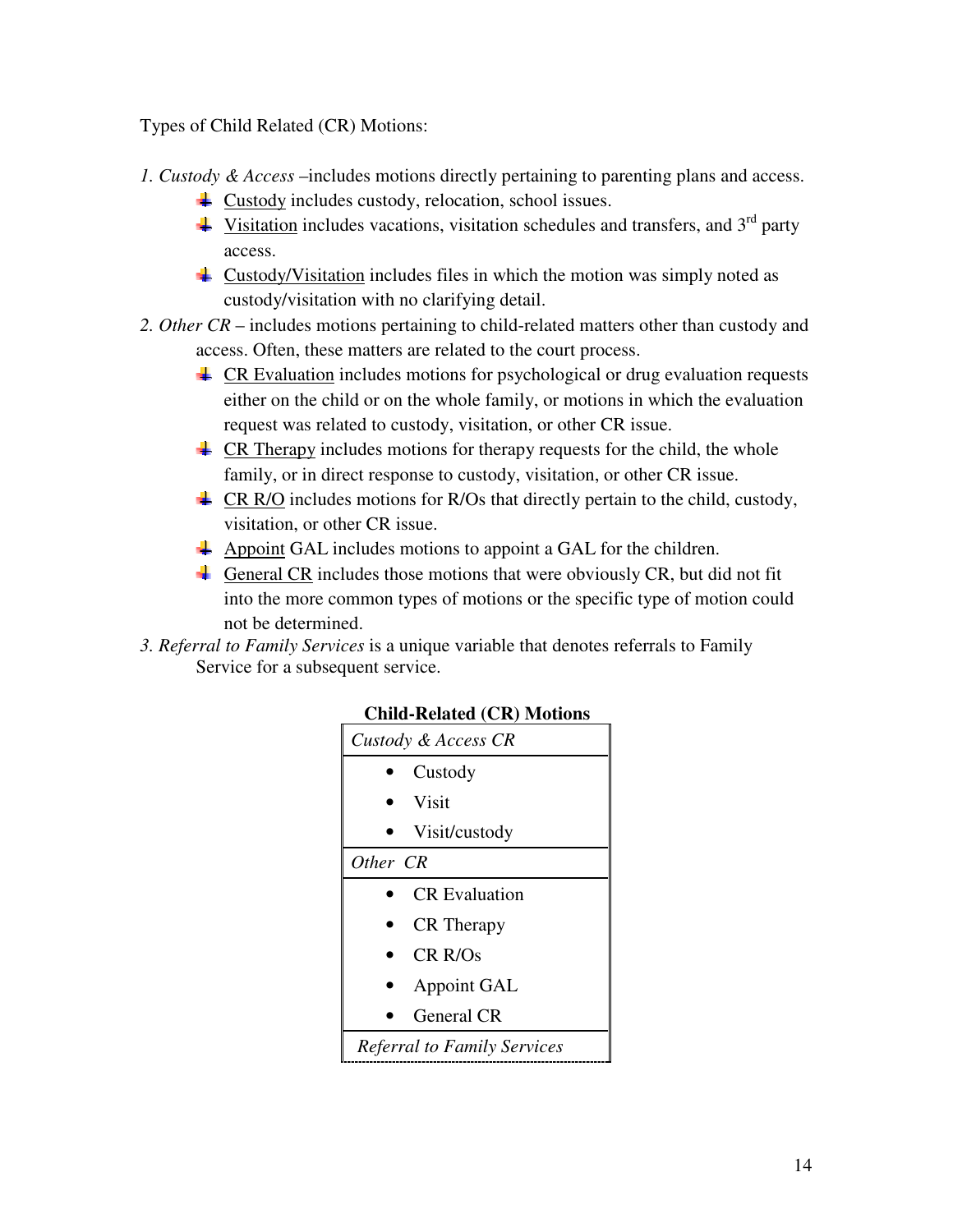# Findings *Research Question: Are there group differences in the numbers and types of motions filed?*

The proportion of cases filing at least one motion was equal for control and experimental (65%) groups. Also, the average number of motions filed was the same for the two groups (average = 5 per case). The screen and new services did not change the legal culture in any significant way.

### Child-Related Motions

 CR motions dropped a significant 3% (from 38% to 35% across groups). Specifically, the experimental group had significantly fewer motions in two CR categories. The percentage of cases with custody motions dropped 5%, and motions for child-related orders for therapy dropped 1% (the small percentage is due to the small sample size pertaining to this item).

Similarly, in examining the average number of motions filed *per case* for each type of motion, we found that the experimental group had a significantly lower mean number of motions for custody which contributed to the significant group difference in the custody & access subgroup, and ultimately in all CR motions. Though non-child related motions are not the focus of this report, it is noteworthy that there were no group differences among the types of non-child related motions. Group differences were found solely for CR motions, indicating the positive change in the domain of focus for Family Relations.

There was a huge variation across cases in how many motions were made for any *one* case. The control group had up to 25 motions per case, whereas the largest number filed for any case in the experimental group was only 15 CR motions, showing a decrease in the higher end of the scale regarding the number of motions for any case.

# Judicial Input

Judicial time and energy are an important component of the costs of divorce and legal custody disputes. Considering whether the motions filed had judicial time or input is important because it denotes more time and cost for the courts and, likely, the clients. In order to compare cases that filed at least one motion according to whether judicial time was involved or not, four categories were created: (1) No Motions, (2) Non-Judge only, (3) Judge only, (4) Non-Judge and Judge. There were no group differences in the number of cases in each category. Whether a motion required judicial input or not did not change with the advent of the screen and new services.

However, among cases that required judicial time and input, significant group differences that favored the experimental group were found for the average number of CR motions filed overall and for the category of custody and access motions.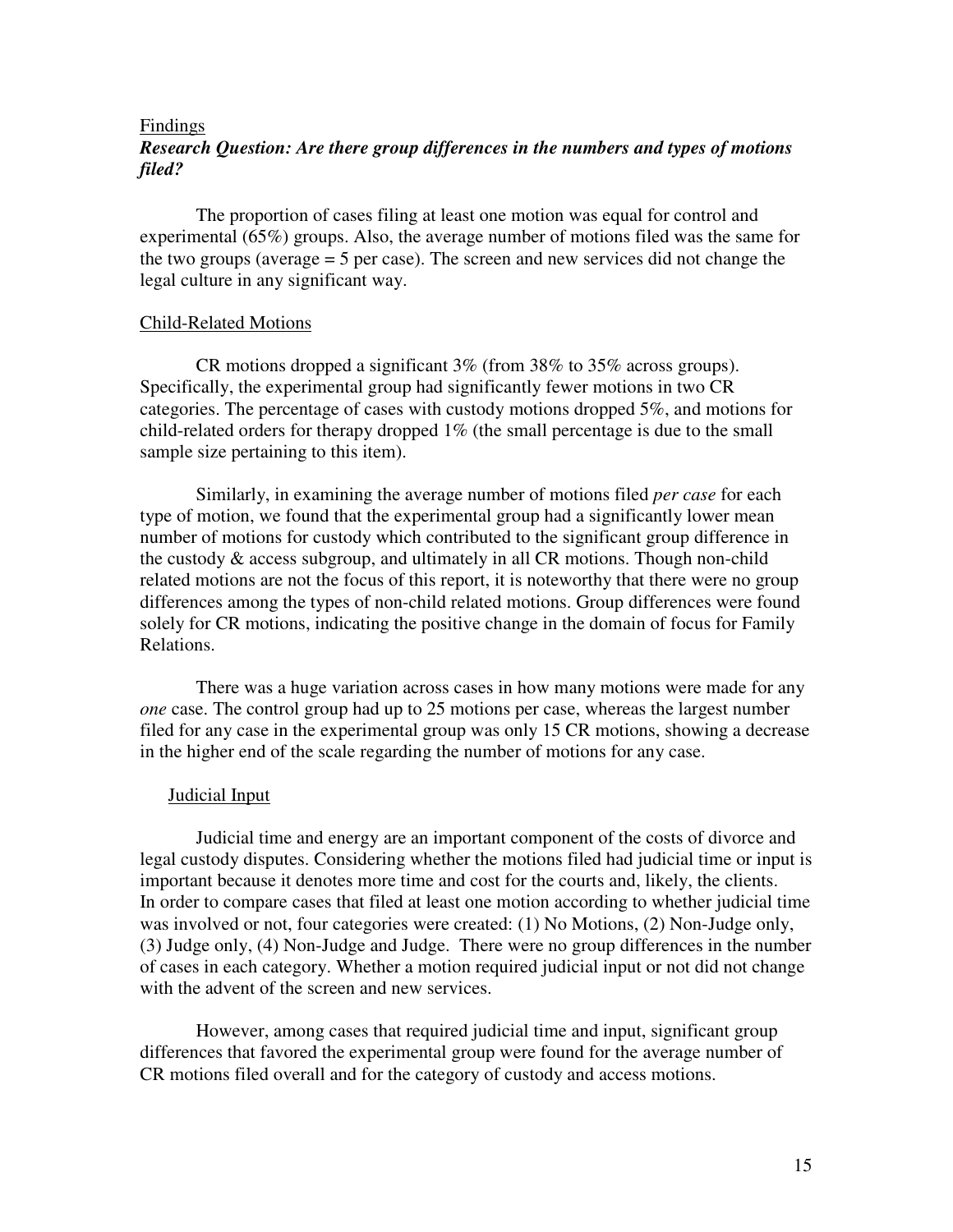### Summary:

There were no group differences in the number of cases overall in which motions were filed or the average number of motions filed per case. However, in individual cases, the major motion-related difference between groups occurred in custody motions, with a 5% reduction in custody motions for the experimental group. A small, significant reduction in CR therapy orders was also found. This decrease may indicate that issues potentially requiring therapy are being better addressed in services than they had been previously. Notably, the group differences that were found for custody and access motions pertained to those motions that required a judges' involvement. Thus, in a modest way, the screen and new services may have contributed to fewer motions being filed that pertain to major child-related issues: where they live, who they live with, and where they go to school. In addition, court time and costs, measured by judges' time and input, were also favorably impacted.

Given the pattern of these results, these findings suggest that the screen and new services identify and focus attention on central child-related issues that can affect the core routine and stability in the child's life. The new screen was designed to address family issues, and indeed, the groups differed more in CR motions than non-CR (not shown in this report) motions.

## *Research Question: Did the screen and new services have an impact on actual courtrelated costs?*

To answer this question, a cost analysis was undertaken under the auspices of Farnam, Holt, and Wexler--a firm that provides evaluation services of this type to state agencies throughout Connecticut. The firm has an extensive history in conducting such analyses with the courts, in particular. Jim Farnam and his associate developed a survey questionnaire that enabled CSSD to (1) determine the costs of all service and clerical staff working for Family Division, (2) to track the number and types of services provided in total that occurred during the time frame being analyzed for this project, and (3) to estimate the costs of each type of service. From this, a real cost was calculated that reflected the costs of implementing services during the control group period, and the costs of implementing the Screen and services during the experimental group period. This allows a determination of whether the positive changes described throughout this report can be understood in terms of an actual cost savings for CSSD.

Results showed that the number of services provided decreased from 1,287 to 1,052 with total variable costs decreasing from approximately \$1.77 million to \$1.66 million (keeping salaries consistent in 2004 dollars). The number of services provided continued to decrease in the same period in 2007 to 903 (with total dollar costs decreasing to approximately \$1.33 million).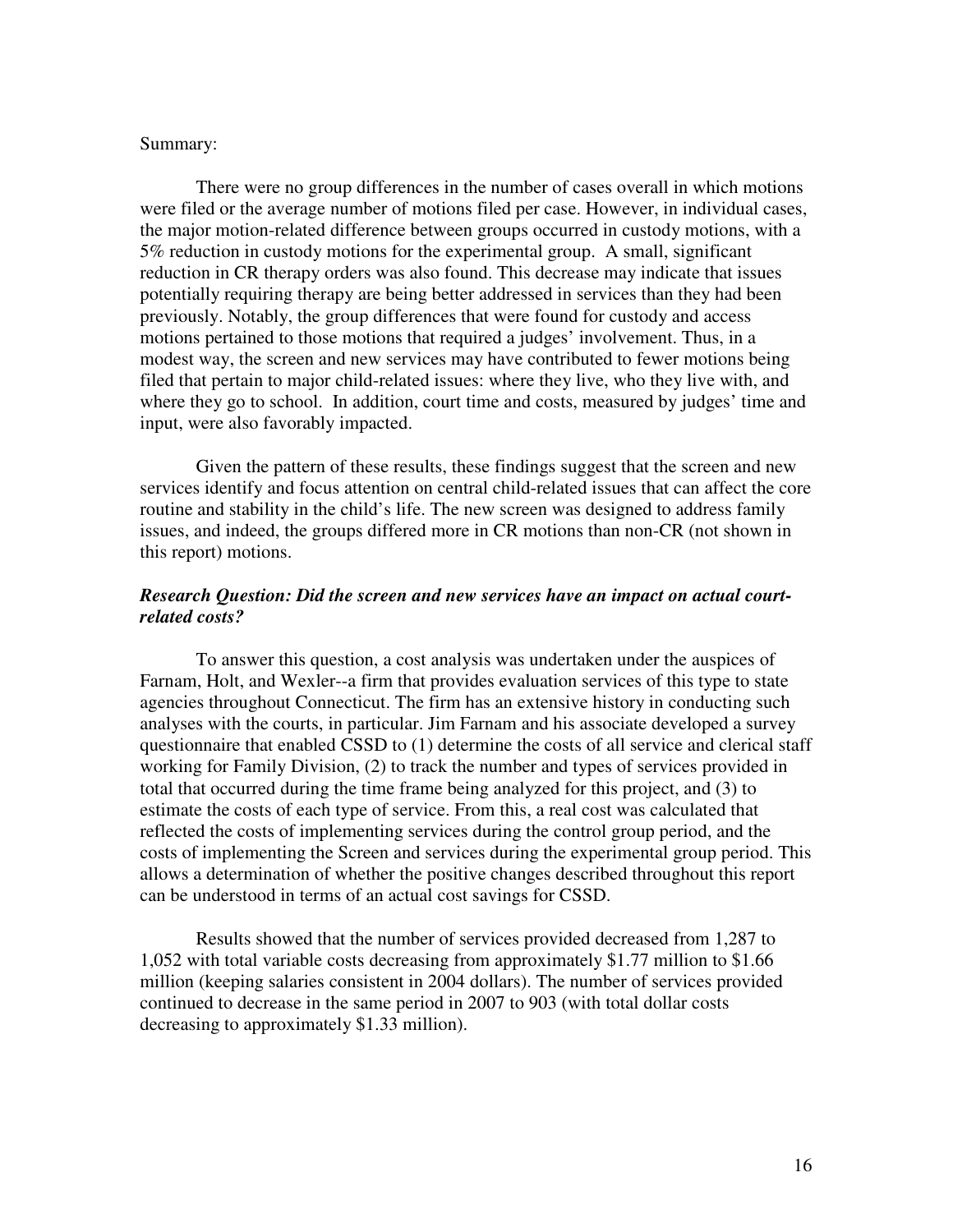# Summary:

By 2006, real costs savings to CSSD were \$.11 million (i.e., \$110,000) dollars, with that difference expanding to \$.44 (i.e., \$440,000) or nearly a half million dollars by 2007.

# *V. Vulnerable Populations: High Conflict, Unmarried, and Pro Se Parties*

In addition to the outcome analyses involving the total sample, this evaluation examined the characteristics and outcomes of three subgroups that are of particular interest to CSSD because of their special needs and because of the complexities that arise in providing services to them. These subgroups include families who maintain ongoing and often high levels of conflict, including families who allege domestic violence and child abuse, unmarried parents who both wish to be involved with their child, and families who arrive in court without representation (pro se).

# *Research Question: What can we learn about higher conflict families from the Screen and new services, and what is their impact on these families?*

Parental conflict as it pertains to, and is expressed in family court, has numerous facets and dimensions. In order to assess parental conflict and analyze it in relation to court outcomes, conflict variables were derived from the screen (which was only available for the experimental group).

### Conflict Variables

First, variables that measured overall levels of a couple's Current Level of Conflict, Communication/Cooperation, Dangerousness, and Disparity were considered as individual variables. These variables contained the following items:

# 1. *Current Level of Conflict (CLC):*

- $\blacksquare$  Marital Status
- $\overline{\mathbf{A}}$  Number of times court intervention was utilized prior to the present instance
- $\frac{1}{2}$  Stage of court process the family was returning to
- $\overline{\text{4}}$  Aspects of the court process that usually settle disputes for this family
- 2*. Communication/Cooperation (C/C)*:
	- $\triangleleft$  Ability to cooperate & communicate over child(ren)
	- $\pm$  How present custody/access arrangements were made
	- Importance of other parent to child(ren)'s welfare
- 3. Level of Dangerousness:
	- Parent's level of fear of the other parent
	- $\downarrow$  Occurrence(s) of family violence acts
	- $\blacksquare$  Legal Response to family violence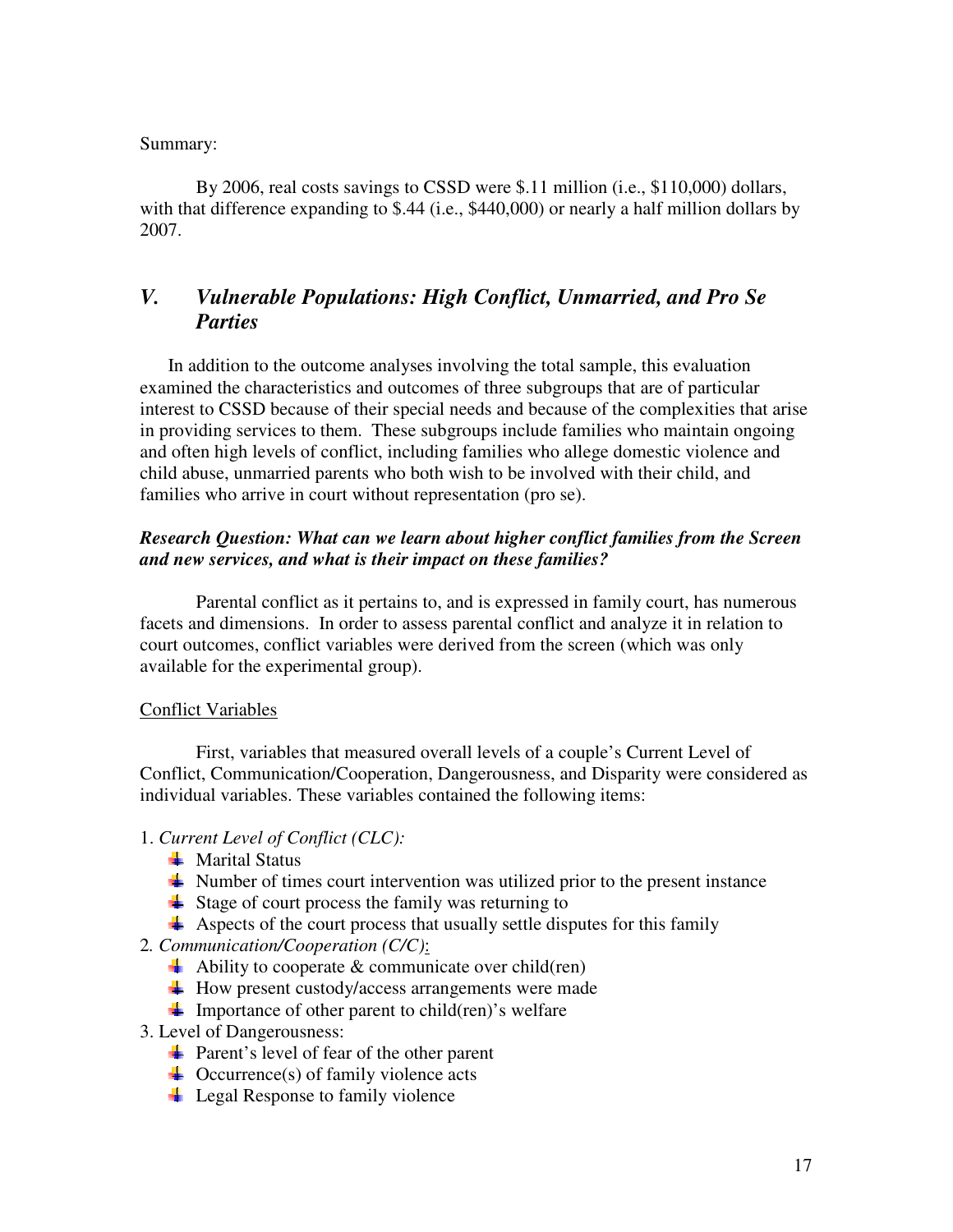### 4. Level of Disparity:

 $\overline{\phantom{a}}$  Disparity of facts / Need for corroborating evidence

*5. Domestic Violence (DV) Concern:* Level of concern the parent has for the DV potential of the other

In addition to the five individual variables described above, the variables were combined to create two scales.

### *6. Conflict Scale*

The first scale included Communication/Cooperation (C/C), Level of Dangerousness, Level of Disparity, and Domestic Violence Concern. These variables fit together theoretically and empirically as determined through factor analysis. Using factor analysis with varimax rotation, these variables combined to create a Conflict Scale (Eigen value of 2.6 and accounting for 65% of the variance). The factor analyzed Conflict Scale is a 4-point scale created by averaging the standardized values of Cooperation/Communication, Level of Disparity, Dangerousness, and DV Concern. Its range is Low  $(0)$ , Moderate  $(1)$ , Moderate/High  $(2)$ , High  $(3)$ .

### *7. Non-violent/Violent Conflict Scale*

Second, we created a *Non-violent/Violent Conflict* scale using a 4-point scale with the categories (1) low non-violent/ low violent, (2) high non-violent/low non-violent, (3) low non-violent/high violent, and (4) high non-violent/high violent. These categories were created by first averaging the standardized values of Cooperation/Communication and Disparity for non-violent conflict and Level of Dangerousness and DV Concern for violent conflict. With a median split, low and high non-violent and violent variables were created.

One final variable was assessed using the motions analysis described above.

### *8. Post-Service Conflict*

The Post-service Conflict is a measure of ongoing contention after the completion of a service. The number of Child-related motions filed within 1 year after the service was completed was included as an indicator of post-service conflict. The number of motions was tallied, and based on the distribution of motions across all families, it was divided into 3 categories: Low (no motions filed after service completed), Moderate (1 or 2 motions filed), and High (3 or more motions filed).

### Findings

#### Conflict and Services

The strongest correlation with referred service is disparity of views between the couple  $(r = .80)$ . The settlement of the case has a negative and weak, but significant correlation to the level of dangerousness  $(r = -.10)$  and disparity of views  $(r = -.12)$ .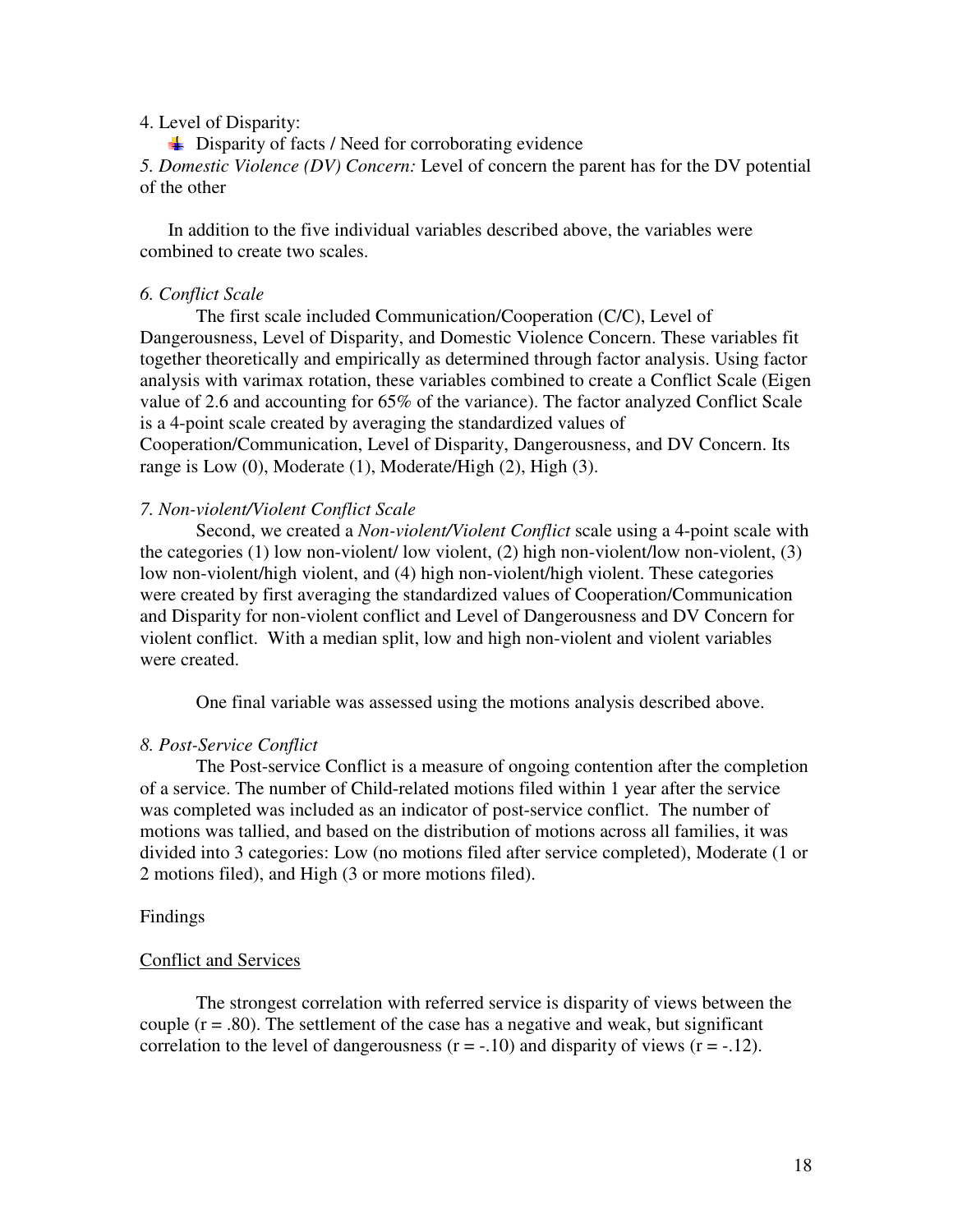Conflict levels are fairly evenly distributed across low-high categories, with only 10% of couples having high conflict. The Conflict factor shows that as conflict rises, the percentage of cases referred to Mediation decreases from 65% for low conflict to 2% for high conflict cases. CE referrals increase as conflict rises, from 7% for low conflict to 95% for high conflict. CRC is the second most referred service for the low (21%) and moderate (24%) conflict cases.

Significant differences in agreement rates were found for the following indices of conflict: Communication/Cooperation (12% drop between positive and limited levels); Dangerousness (10% drop between low and high levels); and Disparity (10% drop between low and high levels). For both Dangerousness and Disparity, agreement rates dropped as the level of danger and disparity increased. Agreement rates also dropped when couples had moderate (rather than high) levels of C/C, although lower levels of C/C were not related to a drop in agreements. It is speculated that those families with lower levels of communication and cooperation are sent for CEs more readily, which helps them reach agreements that are harder to attain in other services when couples are communicating or cooperating poorly.

DV Concerns are significantly associated with higher return rates, and the relationship between disparity of views and return rates is nearly significant. There were higher rates of return among couples with moderate (18%) levels of Disparity than among those either with low  $(11\%)$  or high  $(11\%)$  levels. The curvilinear pattern echoes the pattern described above for C/C, possibly for similar reasons as speculated above.

More than half (55%) of the couples had low Violent conflict, more than a third (37%) had moderate Violent conflict, and a small percentage had high Violent Conflict (8%). As expected, couples with low conflict of violent or non-violent types are more often referred for Mediation, while those with high conflict levels are referred for CEs. However, those with low non-violent conflict and high levels of violent conflict are distributed across Mediation, CRC and IFE services.

 Post-service Conflict as captured by motion filings is a measure of ongoing contention played out in court. Within each group, those who did not reach an agreement and those who returned for subsequent services had higher Post-service Conflict than those who reached agreement and those who did not return. For the experimental group, higher scores on the Conflict Scale are related to higher levels of Post-service Conflict, but the Violent/Non-violent distinction is not related to Post-service Conflict.

 The control and experimental groups do not differ in the percentage of families that filed motions after the service, or in the number of motions filed. The control and experimental group do have differing distributions of Post-service Conflict for those completing Mediation. The experimental group has more (71% vs. 63%) families that have low Post-service Conflict and fewer (8% vs. 15%) families with high Post-service Conflict. It seems reasonable to propose that alternatives to Mediation (i.e., CRC and IFE) enabled issues to be resolved, thereby lowering the Post-service Conflict. The groups do not differ in Post-service Conflict for those completing CEs.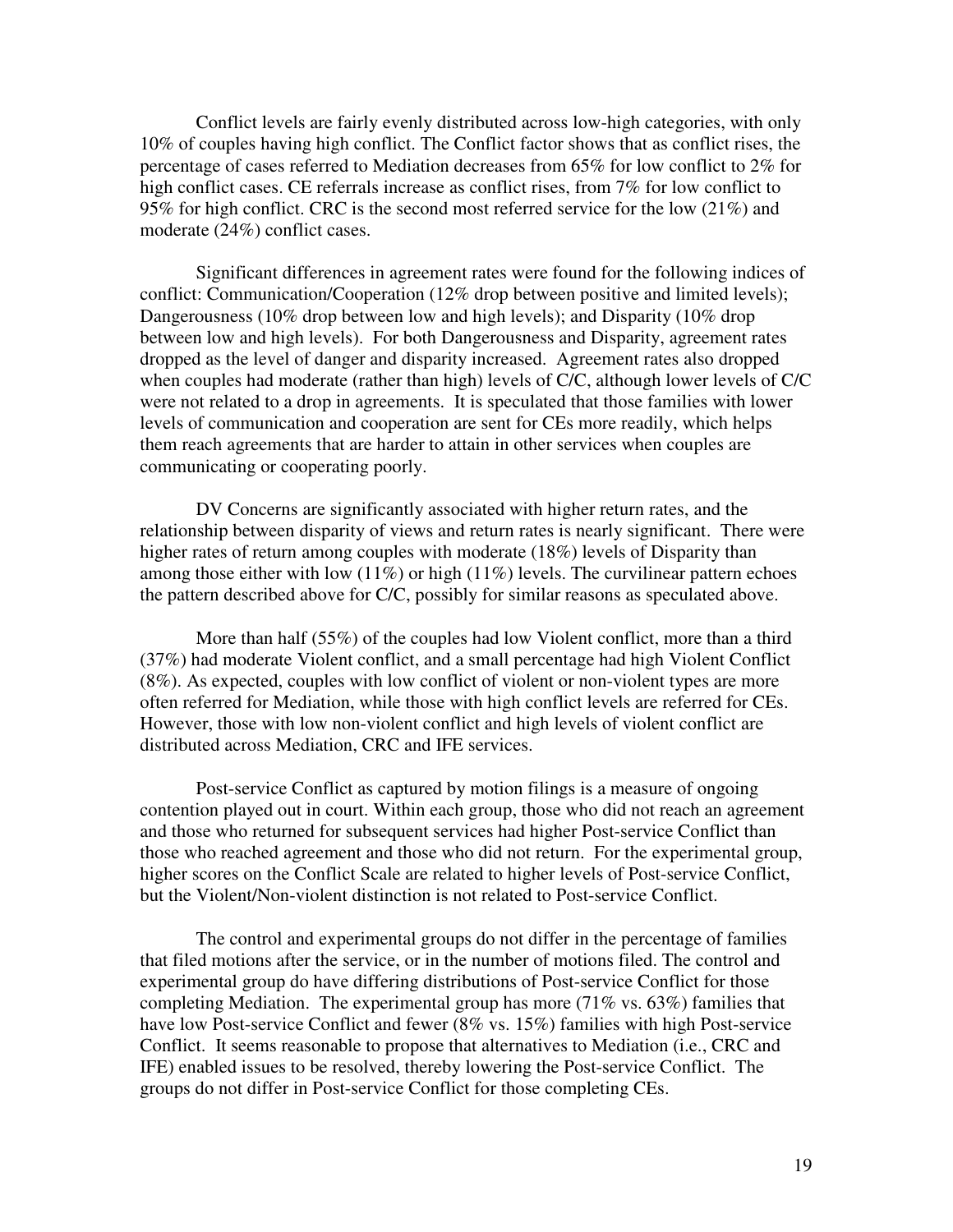The groups do not differ in Post-service Conflict by settlement or return rates.

### Summary:

 Both individual indices of conflict and the conflict scale are related to service recommendation. Higher conflict (as a factor) leads to referrals for more intensive types of service; disparity of views between parents also leads to more intensive services. Rates of high conflict are similar to those reported in other national studies (about 10%). Group differences are present for mediating couples in regard to Post-service Conflict (motions filed), such that the experimental group had more families with lower conflict, indicating another positive outcome from the screen and new services.

# *Research Question: What can we learn about domestic violence in CSSD families from the screen and new services?*

 The data used in these analyses consist of 639 cases from the experimental group. These data represent 77% of the complete sample of 835 cases for that time period. The missing screens had dates that did not coincide with a service in the experimental group because they received services outside of the experimental group parameters or they were bench referrals for which screens are not typically done.

# Variables

The screen assesses Domestic Violence (DV) in two ways. One question assesses concerns parents have and one set of questions assesses actual DV events parents experienced. In addition, the screen tracks whether legal/medical responses were necessary due to DV.

# *1. DV Concern*:

Parents list past and current concerns about

- $\frac{1}{2}$  Violent behavior by partner towards themselves
- $\ddot{\bullet}$  Violent behavior by partner towards their new significant other/spouse
- Violent behavior between parents' current and past significant others/spouses

## 2. *DV Events*:

 Parents indicate frequency of specific violent behaviors and threats (e.g., slap, choke, grab, rape) during their relationship with their child(ren)'s other parent. Responses are made for the past 12 months, and prior to this time period.

### *3. Legal/ Medical Responses to DV:*

 The 'Legal/Medical Response to Family Violence' section of the screen includes five questions which ask about any

 $\frac{1}{\sqrt{2}}$  calls to police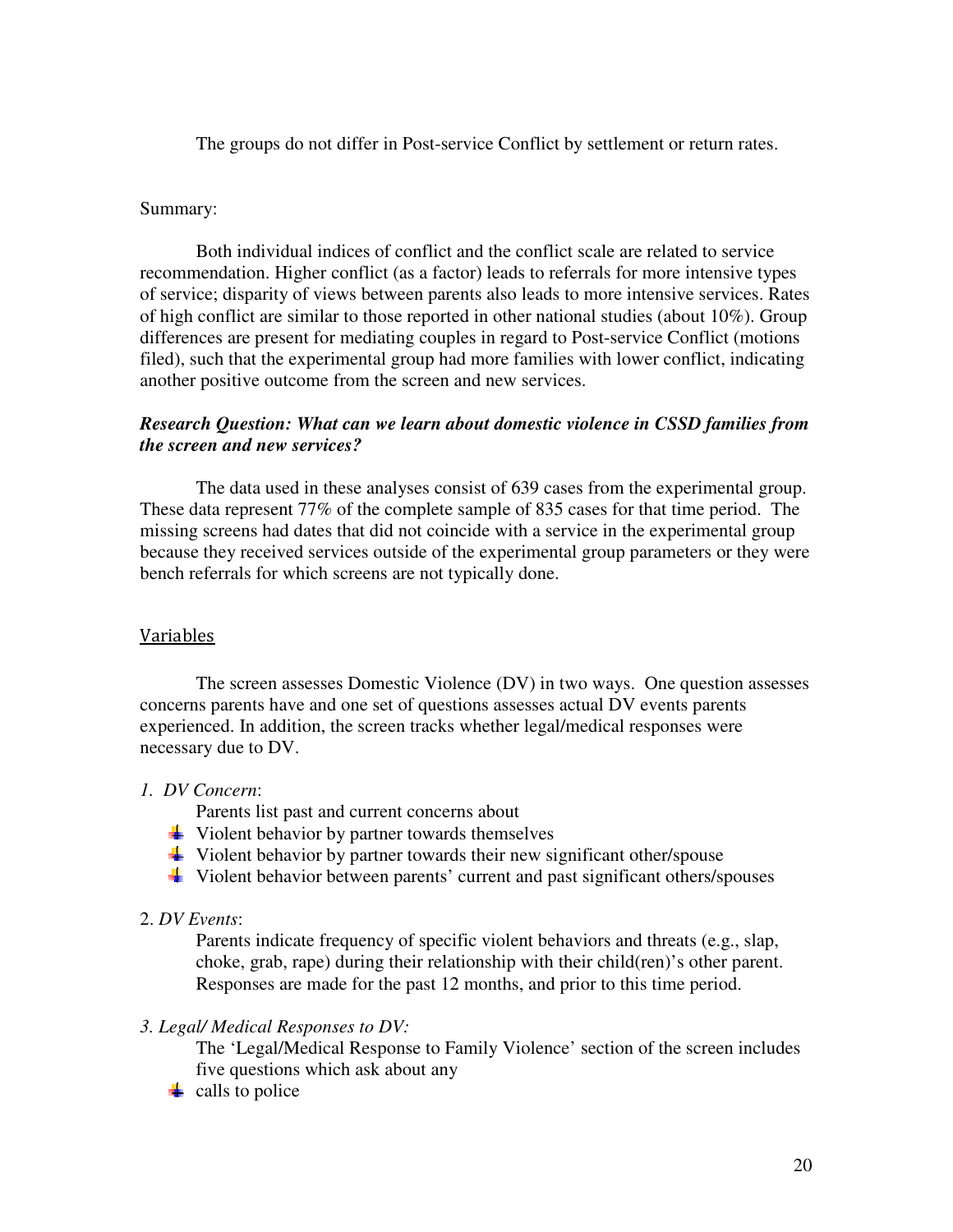- $\frac{1}{\sqrt{2}}$  filing of criminal charges between parents
- $\ddot{\bullet}$  restraining or protective orders
- $\frac{1}{\sqrt{2}}$  arrest for violating a restraining or protective order
- $\blacksquare$  medical treatment for DV injuries Responses are made for the past 12 months, and prior to this time period.

## Findings

Analyses included examinations of DV and Legal Responses to DV pertaining to time of occurrence (past or present), specific types of events, and numbers of events occurring in a single family.

Just under half of the sample experienced DV in the past or present. DV in any form renders it most likely that a couple will be referred for a CE, followed by a CRC and then Mediation. When disparity of views between parents is evident, or violence is denied or ambivalently acknowledged, CE is the typical referral service. Concerns and/or events in the present resulted in CE referrals in half to two-thirds of the time.

The occurrence of DV concerns did not affect agreement rates, as rates were comparable with those of parents who had no DV concerns. However, among those parents with present concerns, agreement rates were lowest for CEs, followed by CRCs, higher for Mediations and highest for IFEs. It stands to reason that families reporting more severe abuse and forms of violence, and for whom agreements are less appropriate, are referred to CEs, and less so to IFEs and Mediations.

Events and concerns about DV are significantly correlated  $(r = .67)$ . That is, they co-occur about one-third of the time. When events were more recent and persistent (i.e., occurring both in the past and present), concern was more likely to be associated with the events. However, it was also found that those who experience DV don't always report concern and those with concerns may not experience any events (including threats). Every permutation of association between fear and actions was evident. Therefore, individual discriminations must be made about the referral choice for a couple even when DV is present; it must also be considered that concerns expressed in and of themselves do not accurately indicate which services best address the level of events occurring or likely to occur in a couple's life.

As the intensity of specific types of DV events increase (e.g., from threat to hit/bite, to choke, to sexual abuse), the frequency of their occurrence decreases. Still, 28% report being slapped/hit/kicked or bitten and 10% report being choked, having a weapon used, or being sexually abused. When such events occurred in the present, 46% report 2-3 types of events, and 15% report 4 or more. When 3-4 types are reported, all types of service referrals are dropped except for CEs, with the occasional Mediation referral even in highly violent families. These deviations are relatively few and would appear to be based on clinical information that is not evident in the research.

### Legal/Medical Responses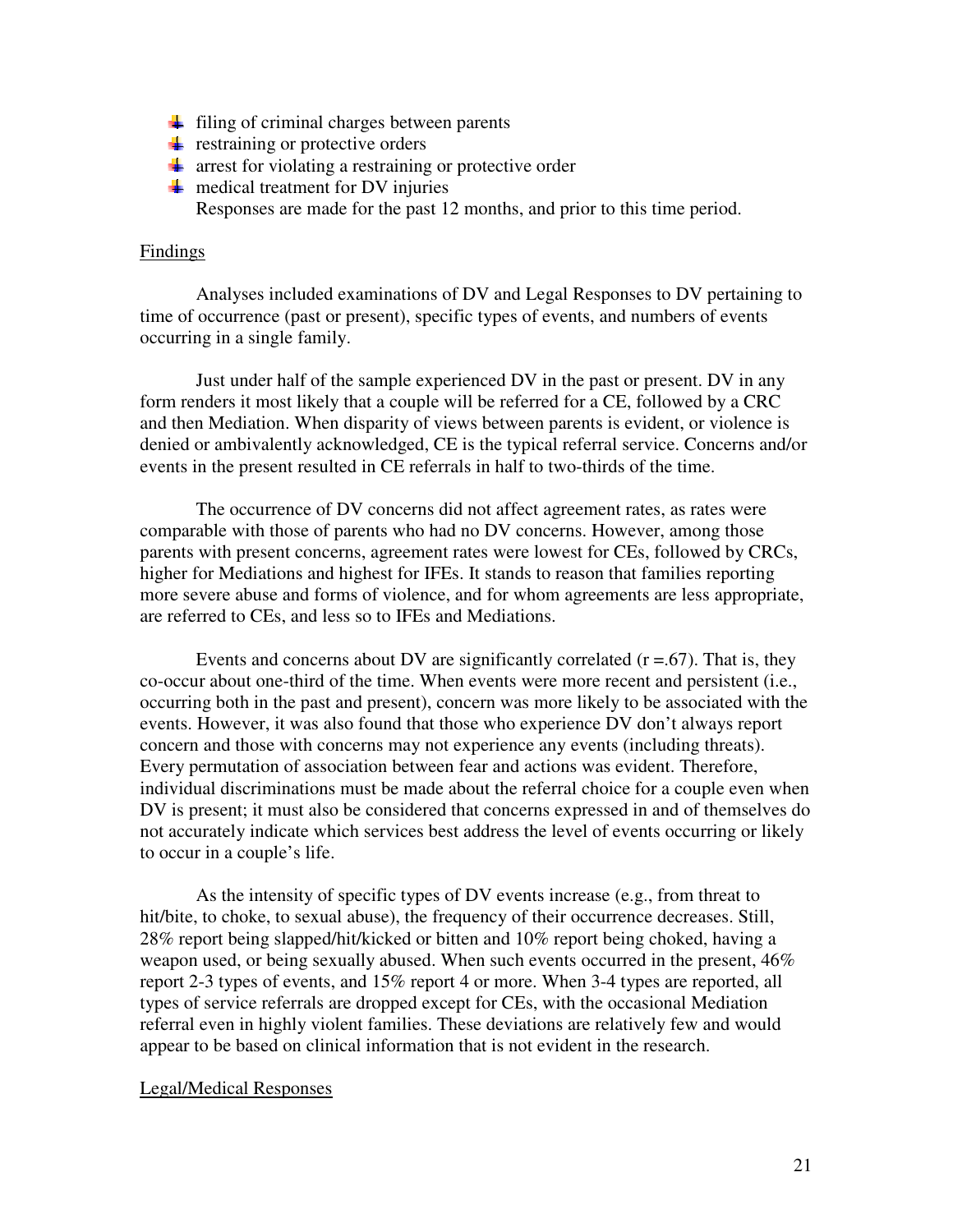Forty-one percent (41%) of the sample made legal/medical responses to DV events, and these responses were made within the year for just over one fifth (22%) of the sample. Thirty-seven percent (37%) of the parents have called the police, half within 12 months prior to the screen and half in the past. In over a quarter  $(27%)$  of the families, criminal charges have been filed. Thirty-two percent (32%) of families had a restraining or protective order in place; 9% of families had someone arrested for violating the order. Seven percent (7%) of families needed medical treatment due to a DV event. The percentages for each type of legal/medical response are lower for present DV events than for past ones.

The vast majority (85%) of parents who never had a legal/medical response to DV also never had a DV Concern. Most parents (75%) with legal/medical responses in both the past and present have present DV concerns.

Agreement rates decrease as the legal/medical responses became more proximate to the present, though the decrease is not significant.

The patterns of service referral for legal/medical response are similar to those for DV events. The rate at which cases are referred to CE increases with the temporal proximity and severity of response. Mediations and CRCs are comparable referral choices when various types of legal/medical responses occurred in the past *or* the present (with exception of medical treatment), but are used less often when legal/medical responses occurred in the past *and* present.

## Summary:

 A brief look at the domestic violence aspects of the screen reveals that just under half of the families seen reported experiencing some DV concerns and/or incidents. The presence of DV is generally related to referrals to more intensive forms of service. Yet there are some higher conflict, violent families who are referred for Mediation or CRCs. The information about concerns and events show that while these often occur in tandem, there are enough disconnects (i.e., concerns without events, events without present concerns) that each situation must be individually evaluated carefully in order to determine the most suitable service at the time the family is seeking Family Relations assistance. Agreement rates generally are not affected by DV, though parents with current concerns are less likely to reach agreement through CEs than those without such concerns. The proportion of families who seek legal and medical treatment is lower (15%) than the rate who report concerns or incidents, suggesting that allegations and perhaps unreported fears or events exceed responses that occur within legal or medical systems.

# *Research Question: What can we learn about child abuse in CSSD families from the screen and new services?*

### Variable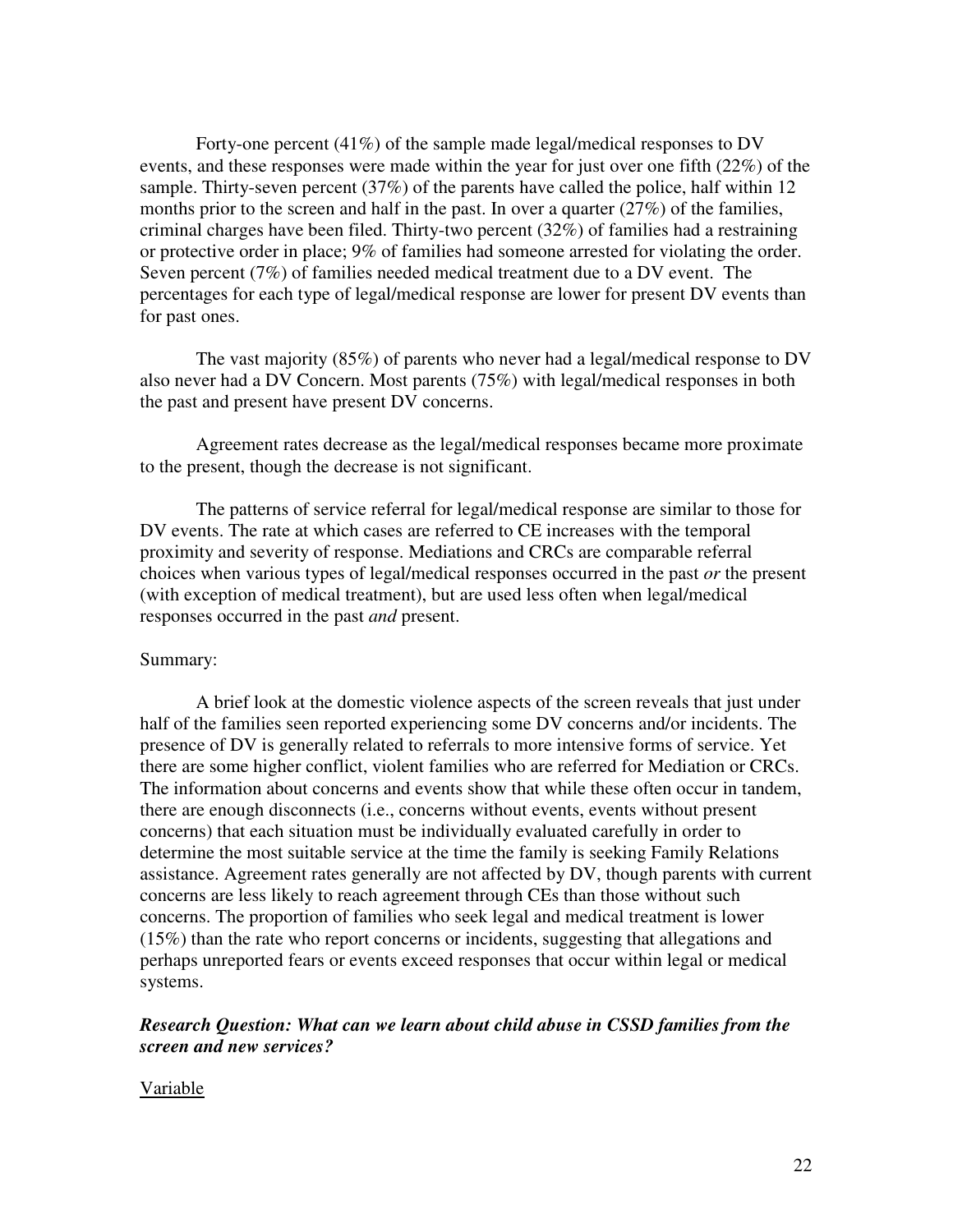Only one variable assessed child abuse; it measured the parents' *Concern* about child abuse.

### Findings

Over three-fifths (64%) of families reported that child abuse concerns (hereafter referred to as CA concerns or CA) are not an issue. Ten percent (10%) of the parents reported CA in the past, another quarter (26%) reported CA in the present.

When CA concerns were raised within the past twelve months and acknowledged but not treated, or were denied, the most frequent referral was CE (63% and 79%, respectively). When the family did receive treatment, the percentage referred to CE dropped to 43%--similar in percentage to those with a past CA concern. With families in treatment, Mediation is the most frequent service referral, though both CRCs and IFEs are used, as well. Very few families that had CA concerns that were not being treated were referred to Mediation, as would be expected.

Agreement rates were not impacted either by the presence, timing (past or present), or extent of acknowledgement of CA concerns.

The presence of an open DCF file frequently, but not always, accompanied DV concerns. One quarter (25%) of the sample had an open DCF file, past or present. Over half (50-54%) of all families with a past or present CA concern have never had an open DCF file.

If the DCF file was open in the past, the family was referred for a CE about half of the time, and the other half of the time they were likely to be referred evenly either for a CRC or Mediation. Though the number of parents who have ongoing (i.e., past and present) DCF files are few (i.e., 21), the majority of these are referred to CE (71%). Notably, almost one fifth (19%) are referred to Mediation – amounting to only 4 cases. CRC and IFE are rarely used in those cases with ongoing DCF files.

Agreement rates do not significantly differ across levels of concern about child abuse or timing of open DCF Files. Those parents with an open file in the past and present actually have the highest agreement rates (86%). This is concerning since it suggests that settlement occurred in families with ongoing unresolved DCF issues. Perhaps the families are at the tail-end of the DCF issues and are ready to settle, or perhaps they feel they have too much to lose not to settle. These alternative interpretations bear some further thought.

### Child Abuse Concerns in the Context of DV Concerns

DV and CA co-occurred in the past and/or present in 25% of the families. When DV was reported in the present (i.e., within past 12 months), 53% of the time CA was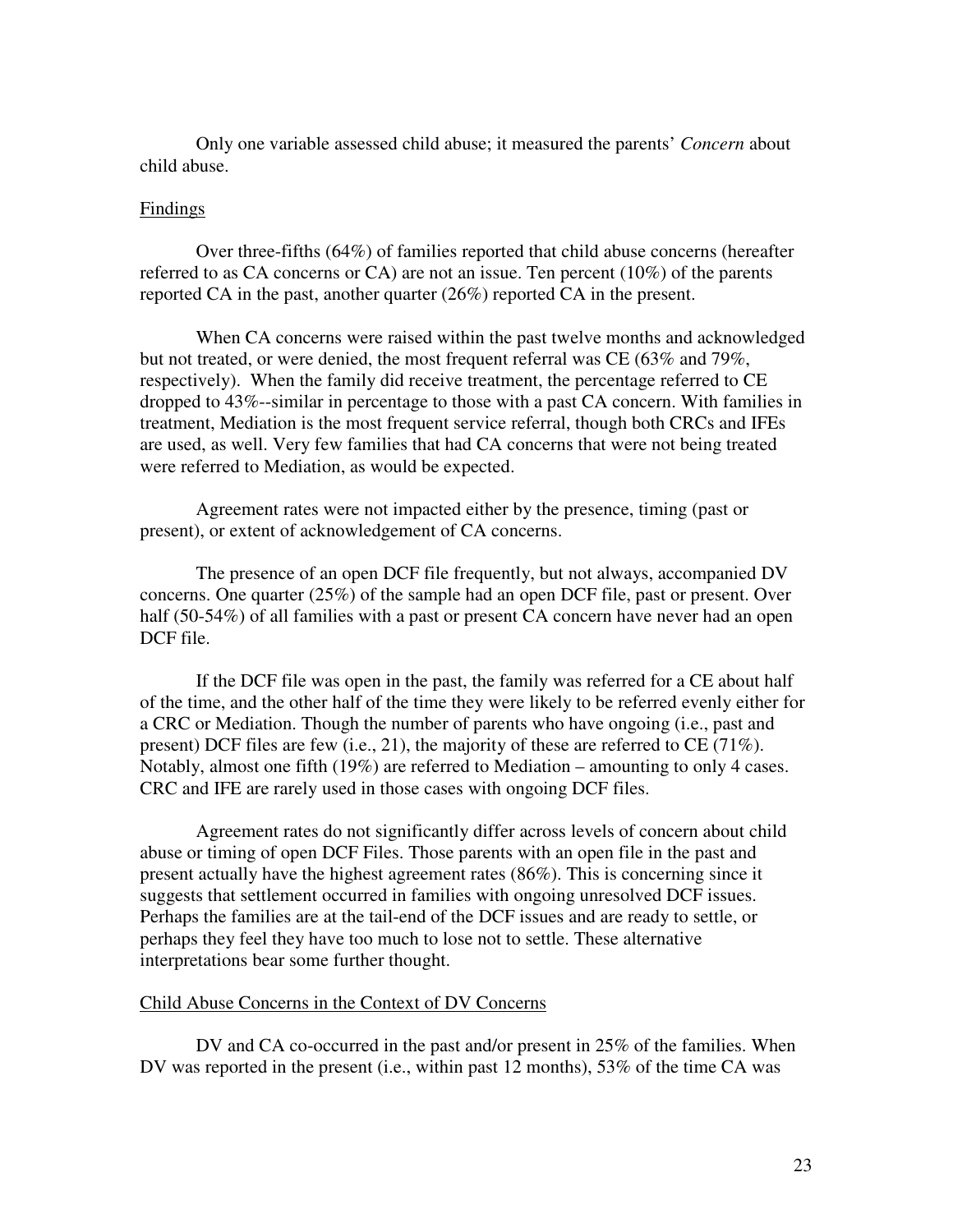also reported as current. This suggests the low rate of co-occurrence may be due to underreporting (or suppressing) past concerns.

### Child Abuse, DV, Substance Abuse, and Mental Health Issues

 In a very general way, we examined the presence of mental health-related variables that often co-occur in families and are indicators of serious trouble for the children in those families. While this is only a crude analysis of such concerns, we offer some glimpse into their prevalence within the sample of experimental screens.

The 4 general concerns as such that are listed on the screen are:

- $\blacktriangleright$  Domestic Violence (DV)
- $\triangleq$  Child Abuse (CA)
- $\triangleq$  Substance Abuse (SA)
- $\overline{\text{H}}$  Mental Health (MH)

Twenty-three percent (23%) of the sample with available screens reported a present DV Concern, 26% have a CA concern, 19% have a SA concern, and 25% have a Mental Health concern. One-third of the DV concerns are denied, as are 41% of the CA and SA concerns, and 55% of the mental health concerns

As the number of different concerns a family has increases, so does the percent of families referred to CE. Additionally, when the concerns number three or four, CRC referrals take the largest drop, as Mediations do with the presence of just one concern. These differences are statistically significant.

It is also worth mentioning that the percent of families in each service that filed a motion to have a Guardian ad Litem appointed in the case ranged from 4% in Mediation to 7% in CE. There is no significant difference between services.

#### Summary**:**

Just under 2/3 of the sample report child abuse concerns. Having such concerns leads most frequently to a CE referral. However, if the family has acknowledged the abuse and is in treatment, Mediation becomes the most common type of service referral. Agreements rates are not impacted by child abuse concerns, in fact parents with an open child protective services file in the past and present actually have the highest agreement rates (86%). Only one-quarter of the cases had child protective services involvement, which again heralded CE referrals generally, though not always. The number of relevant cases was too few from which to generalize. It is noteworthy that child abuse and domestic violence concerns are jointly given voice in one-quarter (25%) of the cases analyzed. This is quite low when compared to the abuse literature, but research usually refers to the joint occurrence of DV and child abuse, not co-occurrence of concerns. Moreover, the co-occurrence in the present is higher (more than half of the sample),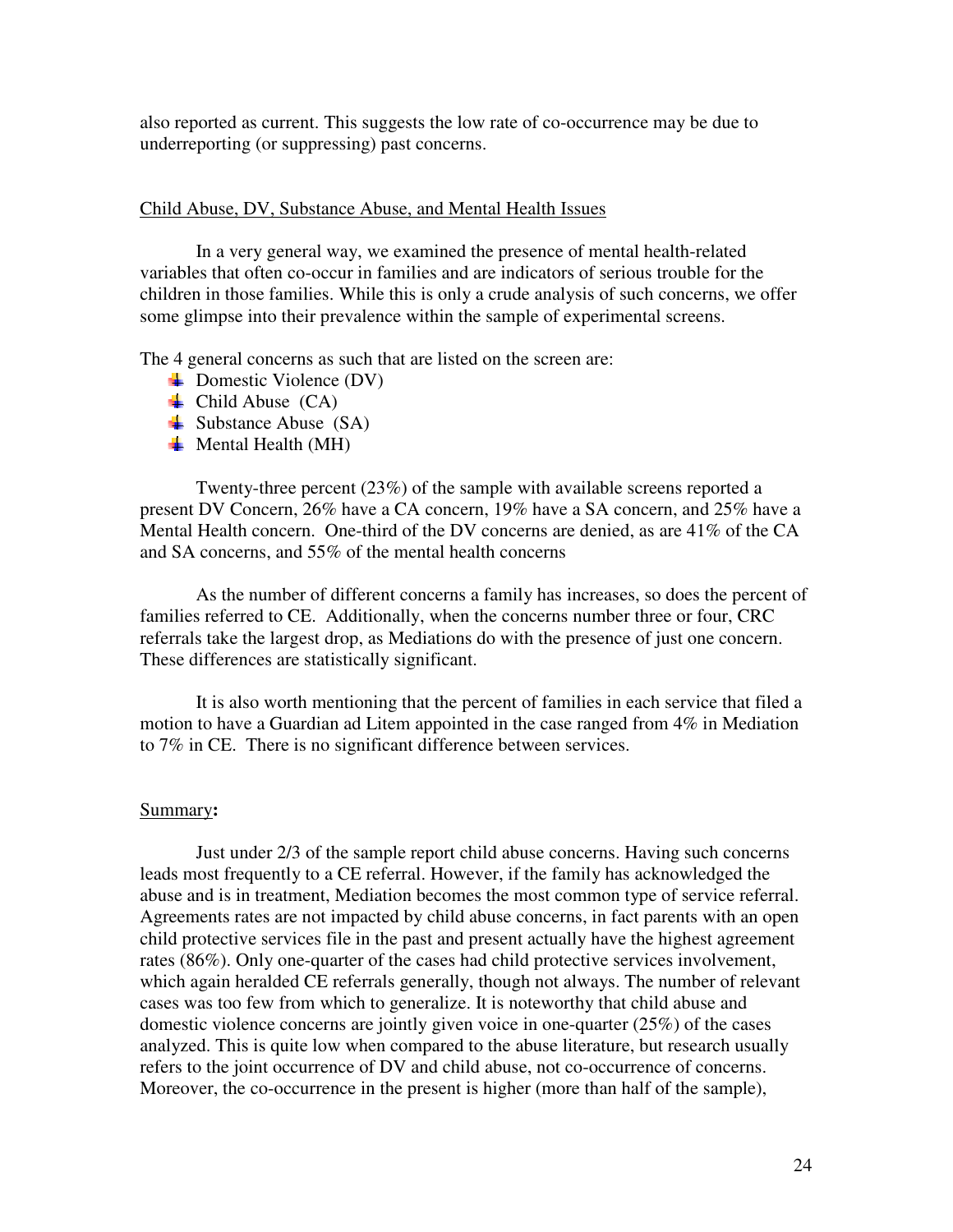suggesting that past concerns may be underestimated. Few of the families were appointed a Guardian ad Litem.

# *Research Question: What can we learn about the impact of the screen and new services on unmarried parties?*

With the increasing number of unmarried families utilizing family court services, it is incumbent upon CSSD to learn more about how these families are similar or different in their needs from the married, divorcing families. In this next section, we analyze marital status in relation to outcomes of the family court process.

The data used for these analyses included 1,886 cases.

## Variable

*Marital Status* is a variable with two categories: never married and once married. The title does not refer to the present marital status, but rather, to the couple *ever* being married to each other. *Once married* couples were involved with CSSD in dissolution of marriage or legal separation cases. *Never married* couples were involved with CSSD in custody, visitation, foreign matters/paternity judgment, paternity acknowledgement, support petition, relief from physical abuse, and "all other" cases.

# **Findings**

The majority of couples (64%) entering Family Services were once married; 36% were never married. This proportion holds across both the control and experimental groups. Never married and once married couples are referred similarly to Mediation and CE across both groups. However, once married couples are referred to CRC twice as often as to IFE. It seems that some aspect of CRC was deemed to be better suited for once married than never married couples, perhaps it is due to them being more likely to both have lawyers than their non-married counterparts.

 Agreement rates were higher for the experimental group across never married and once married couples, indicating that this gain--since introduction of the screen and new services-- was consistent across marital status categories. Mediations account for the increase in agreement rates among never married and once married couples. Similarly, return rates are 7% lower in the experimental group both among never married and once married couples. This gain, then too, cuts across marital status categories.

The significant but slightly longer average of 8 days that the experimental group spent in service than the control group applied to the once married couples, while the never married couples did not differ in the mean number of days spent in service. No differences existed across marital status groups when type of service was individually considered. When number of Months was used as the timeliness variable, a significantly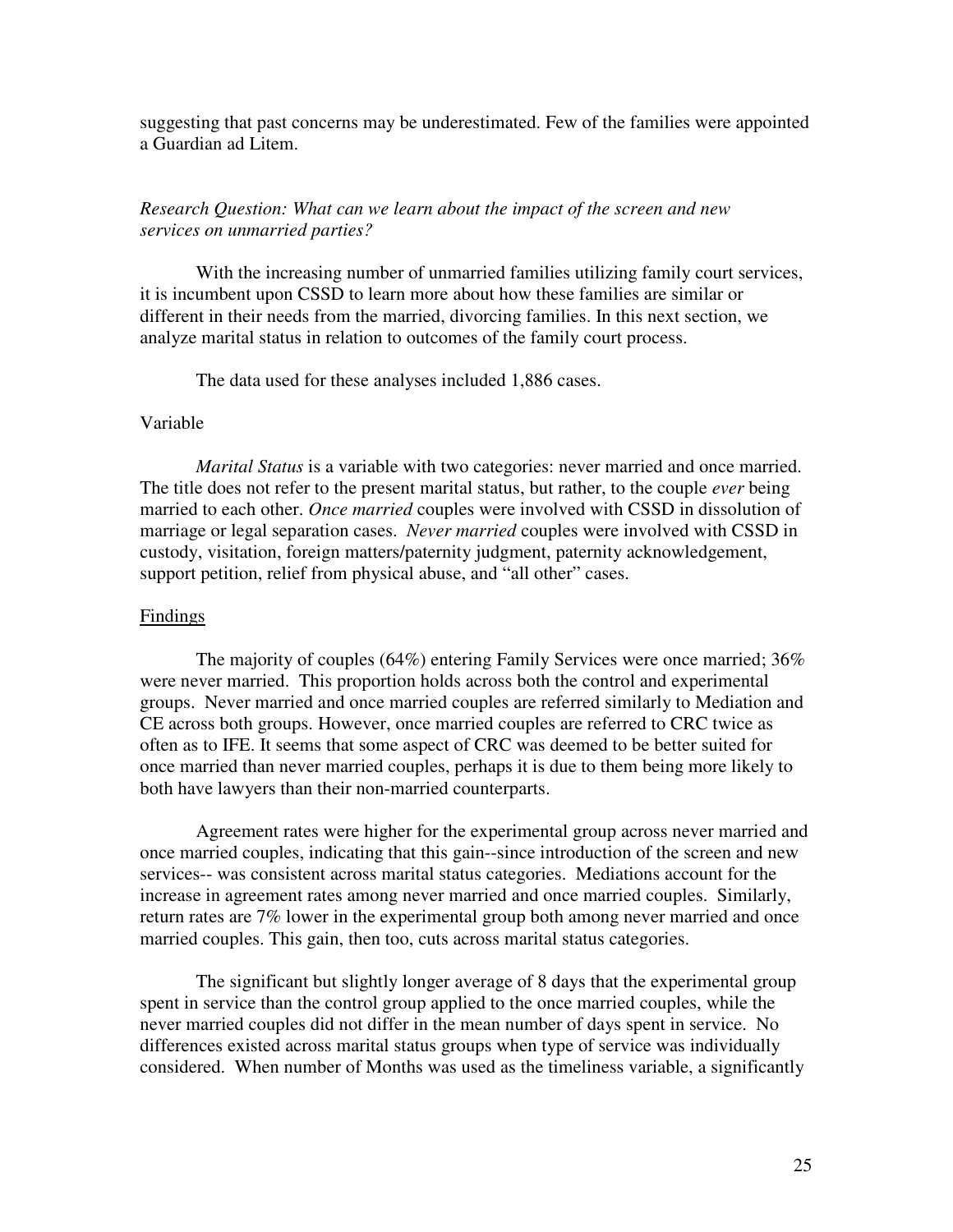higher proportion of once married couples finished their CE in the target time period of 4-5 months than did the never marrieds.

### Summary:

The screen and new services appear to be equally effective for once married and never married couples. Differences by marital status are few; the differences favor once married couples for referral to CRCs and finishing more quickly in CEs. This may be a function of different characteristics between the two groups rather than differential treatment.

# Pro Se Couples

## Variable

*Legal Representation* is a variable with two categories: lawyer and pro se. Although we are aware of legal representation changing between pro se and representational categories within a case, and/or the attorney representing the client changing within a case, this variable was used as a static variable; changes in legal representation were not considered because they could not be accurately charted. Three categories of legal representation were possible: 2 lawyers, 1 lawyer and1pro se, and 2 pro ses. The control and experimental groups have essentially the same proportions of these categories.

About a quarter (25%) of the cases had two lawyers, 40-41% were both pro se, and the other 35-36% had one lawyer and one pro se parent. Half of the never married couples were pro se, about 15% more than the once married couples. We speculate that this reflects an economic difference between the two groups, such that the once married couples have more financial resources to hire lawyers.

Agreement rates were significantly higher in the experimental group for the two lawyer cases (9%) and the 1 lawyer / 1 pro se cases (8%). Return rates decreased in the experimental group overall, and did so in a similar fashion for all legal representation categories, showing no relationship between legal representation and return rates.

 When families are represented in the pro se vs. lawyer configuration, the experimental group took an average of 11 days longer in service than the control group. There are no group differences within the 1 lawyer / 1 pro se cases across individual types of services. In fact the only significant difference between the control and experimental groups when considering time in service is found for the couples in Mediation as two pro se parties: the experimental group couples with two pro se parties in Mediation took an average of 7 fewer days to complete the Mediation, compared to the control group. Legal Representation did not impact Months in service. For families in CE represented with 1 Lawyer /1 pro se, the majority of the control group completed the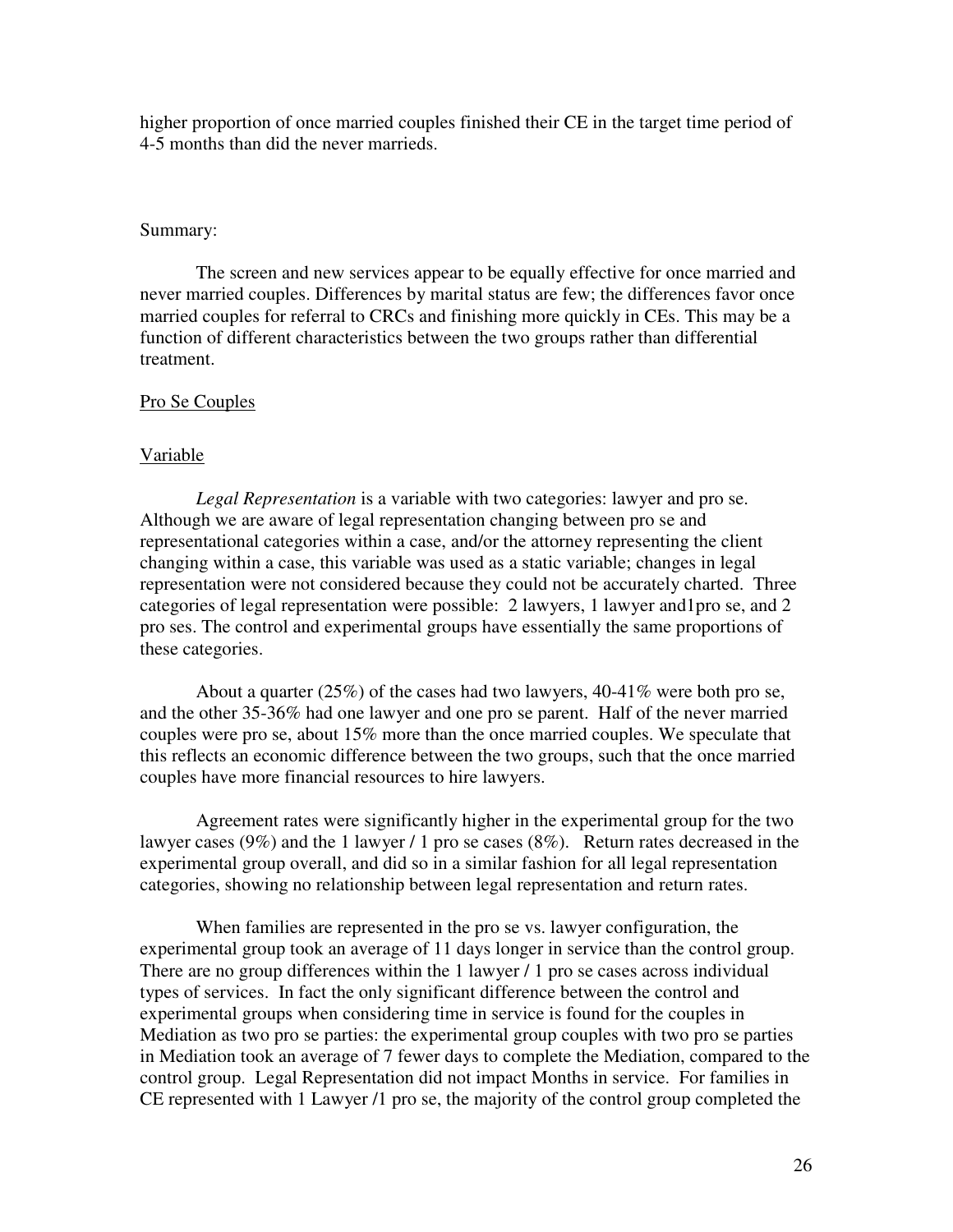service in 6 or more months, while the majority of the experimental group completed the service in 4-5 months.

### Summary:

 As anecdotal information suggest, more couples are currently self-representing or showing up in mixed representation than being represented dually by lawyers. Never married couples are more likely to be dually pro se than are once married couples. Since the screen and new services, dual pro se couples are more likely to complete Mediation in 7 days less time. In the experimental group, couples who are both or singularly represented by a lawyer have a greater likelihood of referral to Mediation and attaining agreement. The representation differences may create better conditions for completing services in a timely and cooperative fashion, or those with more financial resources who can hire attorneys may complete the court process more easily.

# *VI. Conclusions*

 Introduction of the new screen and services have undoubtedly made a positive impact on the quality of services provided by the Connecticut Judicial Branch, Court Support Services Division – Family Services. This research evaluating services prior to and since implementation of the screen and new services has been useful for assessing (1) the distribution of new services across families, (2) comparability of service referrals across judicial districts, (3) use by supervisors to discuss and question clinical judgments made by counselors, (4) characteristics and needs of families entering the system, and (5) the impact of service delivery compared to two years prior. The screen has become a multi-purpose tool that is used for quality assurance as well as assessment of outcomes.

The introduction of these two new facets of the system--the screen and new types of service--occurred simultaneously and positive results generally cannot be attributed more to one facet than the other. However, in a few analyses we could and did isolate findings that suggested more direct attributions to either the screen or new services. It is their combined power, however, that contributes to the positive changes in service delivery, and separating out their independent effects seems less relevant than understanding their joint contribution.

Results show that the new services are being utilized as an alternative to Mediation, with the proportion of families requiring a comprehensive evaluation remaining stable. This suggests that the new services do provide more intensive supports for families who were previously referred for Mediation, when no other services were available. This use of new services and the screen is having positive effects on legal outcomes. Positive outcomes include significant increases in the rates at which parents reach agreements during or in response to family services intervention, both overall (7%) and for Mediation (12%) in particular. Moreover, rates at which families return to court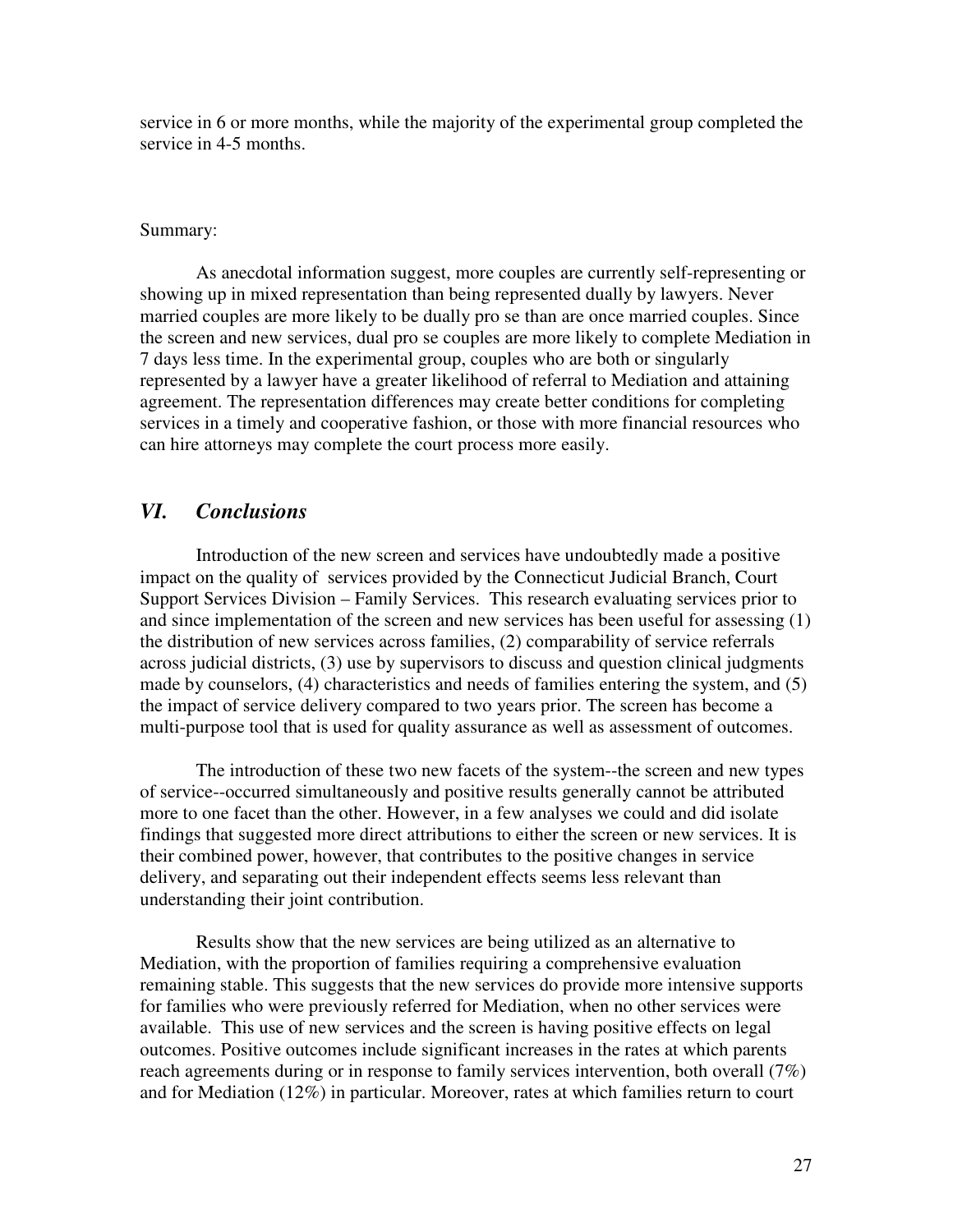after participating in a service decreased 10% overall and 14% for Mediation, which represents almost a 50% reduction in returns after Mediation for the experimental group in comparison to the control group.

The timeliness in services shows a somewhat complicated picture. The time it takes for families to complete a service does not differ by type of service or by total time spent in or between services. Experimental families are spending a bit more time in their first service (8 days on average), but when they return they are spending 20 days less (on average) in their second service, and 28 days less for all subsequent services combined. Therefore, improvements in agreement and return rates were affected with no real negative change in families' overall time in services, which provides a quite positive indicator of the screen and services' efficiency and effectiveness.

Families are returning for fewer subsequent services  $(2^{nd}$  and  $4^{th}$  [but not 3rd] returns). In addition, there is a significantly longer time between  $1<sup>st</sup>$  and  $2<sup>nd</sup>$  services for the experimental group, suggesting the need-to-service fit is a good one and, when families returned to the system, it was due to new issues or changes that accrued with the passage of time. However, experimental group families are returning sooner for  $3<sup>rd</sup>$ services, an occurrence worth noting for future consideration of optimal service delivery. On the other hand, quick returns, those that occur within a month and reveal a lack of resolution in the service prior, are 20% lower for experimental families. All of these analyses taken into account paint a big picture in which families are being referred into services appropriate for them and are sustaining their agreements better in the short run and over time.

Importantly, these results can be put into the context of cost savings for the legal system. Estimates of the real costs saved since the implementation of the screen and new services show a \$100,000 costs savings from the first year of research (2006), and savings rising to about \$440,000 the following year (2007). Analysis of 2008 and the present fiscal year, which are not in the purview of this research study, could potentially show even greater costs savings.

Finally, such positive outcomes have not sacrificed the court's sensitivity to needier families. The presence of domestic violence or child abuse concerns impact referrals for families, as the majority of families receive more intensive services as the violence or abuse becomes more proximate and/or severe. Neither agreement rates nor return rates are negatively impacted by the presence or timing (past or present) of domestic violence or child abuse concerns. While one might expect that agreement rates would be lower when such concerns are present and events occur, the lack of negative impact in the face of domestic violence and child abuse is strong support for the effectiveness of services regardless of the family's need.

 Similarly, agreement rates are higher for experimental group families regardless of their marital status (once married or never married couples), and across legal representation categories (represented or pro se). Return rates are lower for experimental families across marital status, as well. Service referrals are similar across groups, except